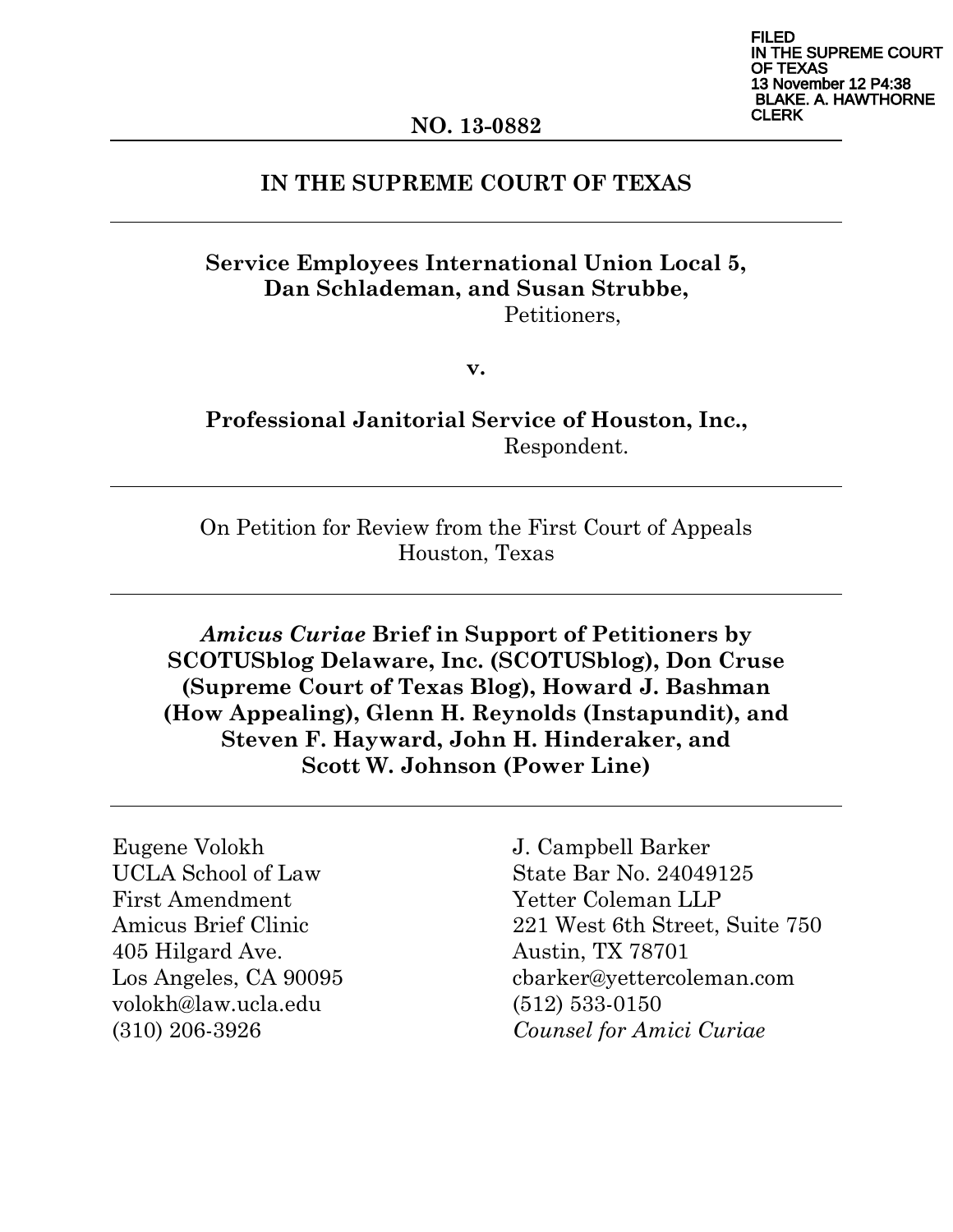### **IDENTITY OF PARTIES AND COUNSEL**

The Petition for Review correctly identifies the parties and their counsel.

The *amici curiae* on whose behalf this brief is filed are SCOTUSblog Delaware, Inc., Don Cruse, Howard J. Bashman, Glenn H. Reynolds, Steven F. Hayward, John H. Hinderaker, and Scott W. Johnson.

The counsel for these *amici curiae* are:

Eugene Volokh UCLA School of Law First Amendment Amicus Brief Clinic 405 Hilgard Ave. Los Angeles, CA 90095 volokh@law.ucla.edu (310) 206-3926

J. Campbell Barker State Bar No. 24049125 Yetter Coleman LLP 221 West 6th Street, Suite 750 Austin, TX 78701 cbarker@yettercoleman.com (512) 533-0150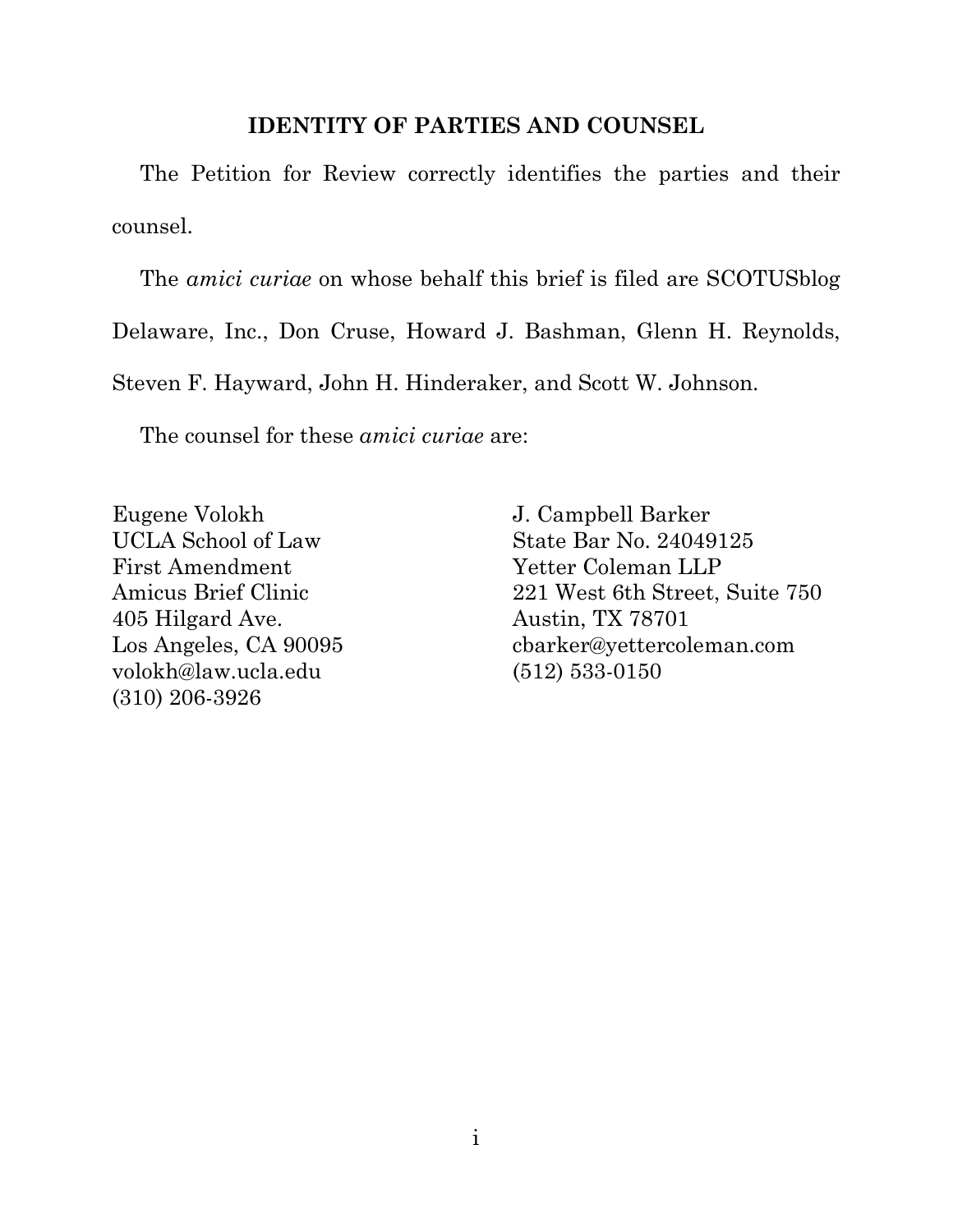# **TABLE OF CONTENTS**

| I. | Many Important Publications Are Written by People<br>Who Do Not Have Publishing as Their Primary                 |  |
|----|------------------------------------------------------------------------------------------------------------------|--|
| П. | Texas Law Already Defines "Medium" to Include                                                                    |  |
|    | III. Texas Courts of Appeals Are Split on When an Internet<br>Speaker Is a Member of the "Electronic Media."  15 |  |
|    | IV. The "Primary Business" Test Disadvantages Non-<br>Corporate Media Speakers in a Way That Frustrates the      |  |
|    |                                                                                                                  |  |
|    |                                                                                                                  |  |
|    |                                                                                                                  |  |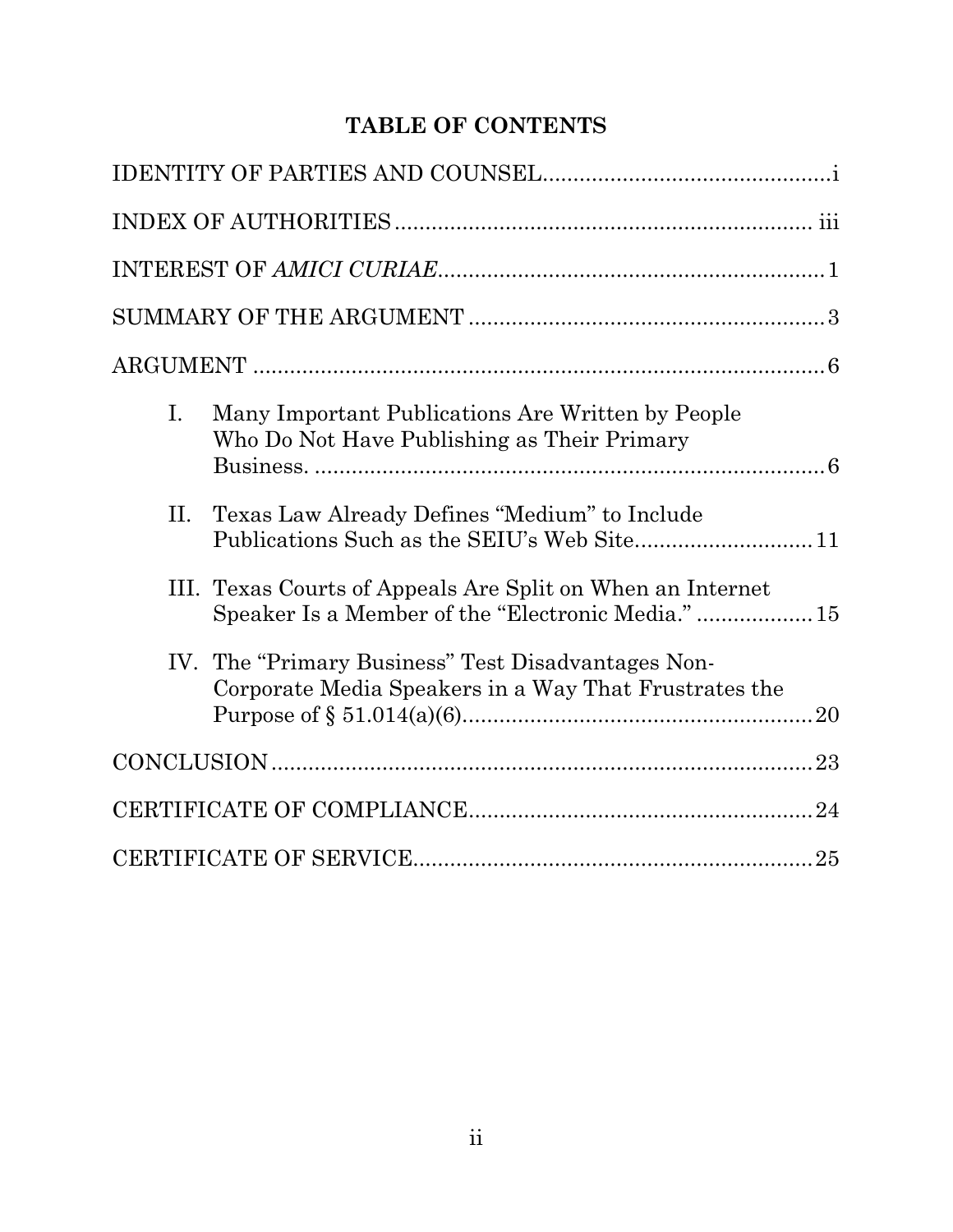# **INDEX OF AUTHORITIES**

# **Cases**

| Allen Sales & Servicenter, Inc. v. Ryan,                                                                                           |
|------------------------------------------------------------------------------------------------------------------------------------|
| Brown v. Darden,                                                                                                                   |
| Forensic Advisors, Inc. v. Matrixx Initiatives, Inc.,                                                                              |
| Grant v. Wood,<br>916 S.W.2d 42 (Tex. App.—Houston [1st Dist.] 1995, no writ) 20                                                   |
| Hotze v. Miller,<br>361 S.W.3d 707 (Tex. App.—Tyler 2012, pet. denied)  18, 19                                                     |
| Judicial Watch, Inc. v. U.S. Dep't of Justice,                                                                                     |
| Kaufman v. Islamic Soc'y of Arlington,<br>291 S.W.3d 130 (Tex. App.—Fort Worth 2009, pet. denied) 17, 20                           |
| O'Grady v. Superior Court,                                                                                                         |
| Serv. Emps. Int'l Union Local 5 v. Prof'l Janitorial Serv. of<br>Houston, Inc.,<br>No. 01-12-00660-CV, 2013 WL 5229764 (Tex. App.- |
| Texas Bank & Trust Co. v. Austin,                                                                                                  |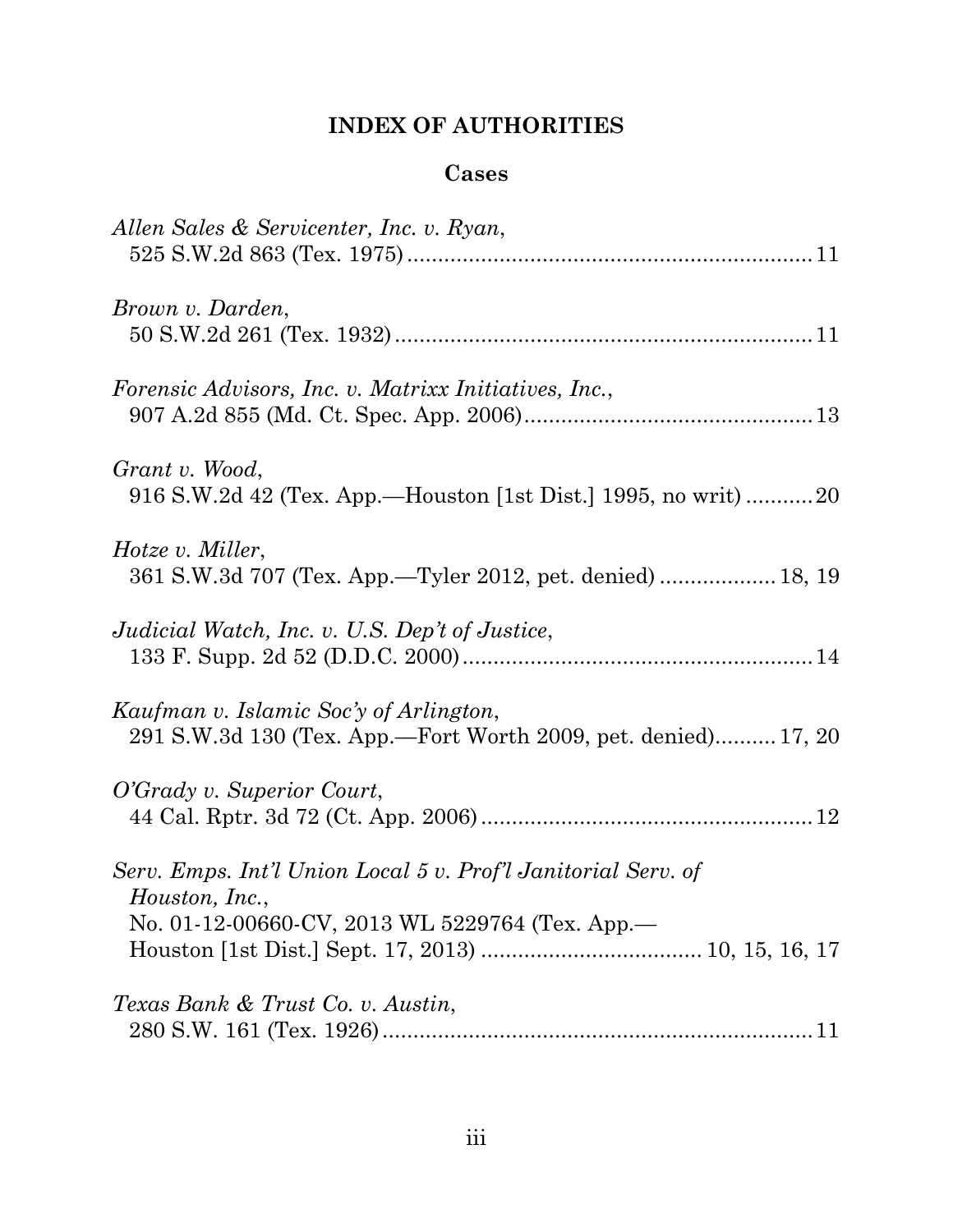| United States ex rel. Green v. Serv. Contract Educ. & Training |  |  |
|----------------------------------------------------------------|--|--|
| Trust Fund,                                                    |  |  |
|                                                                |  |  |

# **Agency Opinions**

|  | Federal Election Commission, Advisory Opinion 2005-16 (Nov. 18, |  |  |  |
|--|-----------------------------------------------------------------|--|--|--|
|  |                                                                 |  |  |  |

# **Statutes**

## **Other Authorities**

| Oliver Burkeman, <i>Bloggers Catch What Washington Post Missed</i> ,<br>Guardian (Dec. 20, 2002, 7:37 PM), http://www.theguardian.com/       |  |
|----------------------------------------------------------------------------------------------------------------------------------------------|--|
| J. Robert Constantine, <i>Eugene V. Debs: An American Paradox</i> ,<br>Monthly Labor Review (Aug. 1991), <i>available at http://www.bls.</i> |  |
| <i>About Us, The Crisis, http://www.thecrisismagazine.com/</i>                                                                               |  |
| Freedom@Work: News and Views from National Right to Work,                                                                                    |  |
| <i>About Us, FreeEnterprise.com, http://www.freeenterprise.com/</i>                                                                          |  |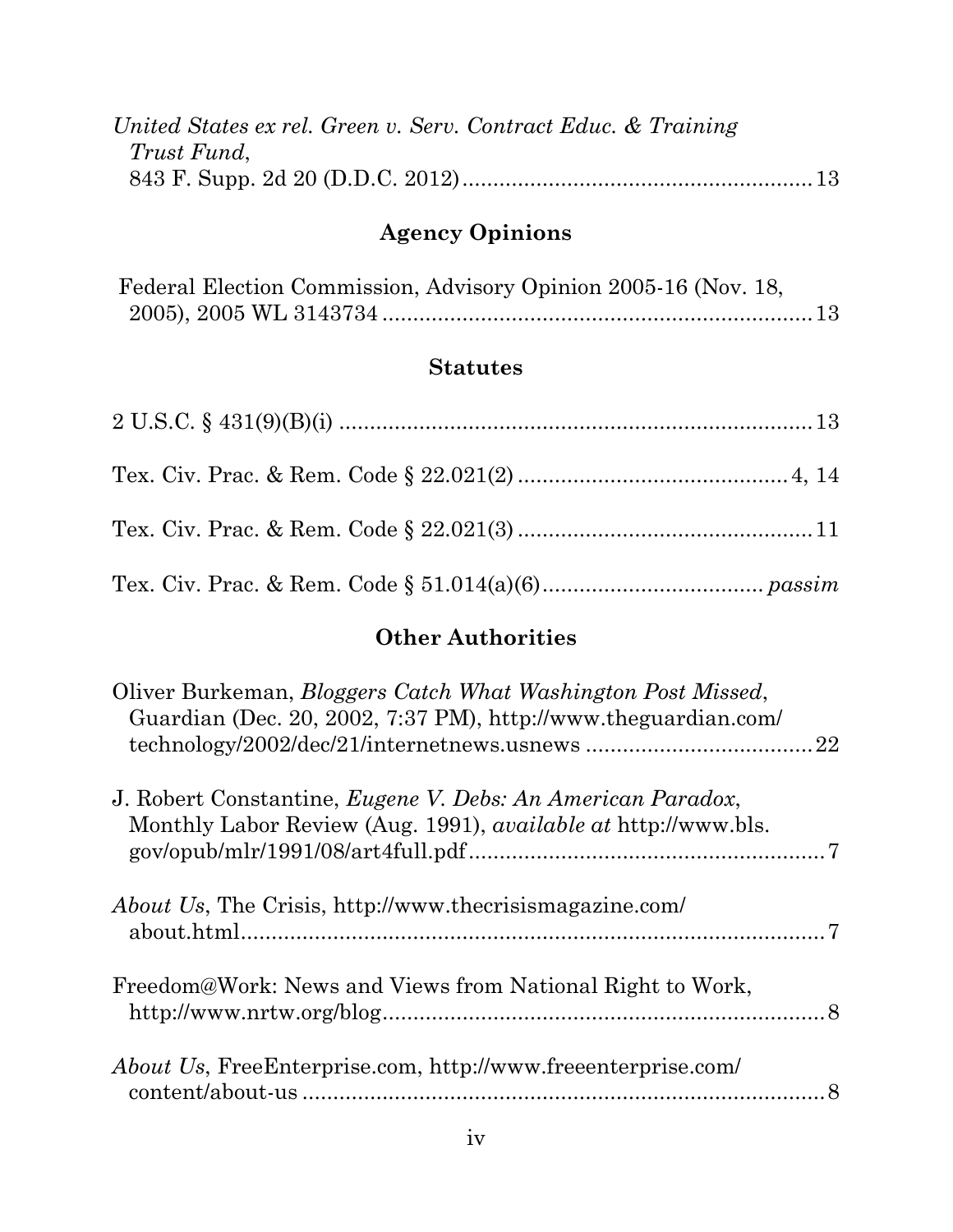| Martin M. Perline, The Trade Union Press: An Historical Analysis,<br>10 Labor Hist. 107 (1969), <i>available at http://www.tandfonline.</i><br>com/doi/abs/10.1080/00236566908584071#.UoETEnCsh8E  6 |    |
|------------------------------------------------------------------------------------------------------------------------------------------------------------------------------------------------------|----|
|                                                                                                                                                                                                      |    |
| Karla Kelling Sclater, The Labor and Radical Press 1820 – the<br><i>Present</i> , Labor Press Project, http://depts.washington.edu/                                                                  |    |
| Katharine Q. Seelye, <i>Blogger Is Surprised by Uproar Over Obama</i><br>Story, but Not Bitter, N.Y. Times (Apr. 14, 2008), http://www.<br>nytimes.com/2008/04/14/us/politics/14web-seelye.html      | 22 |
| <i>Twitter 1, CNN 0, Economist (Jun. 18, 2009), http://www.</i>                                                                                                                                      | 22 |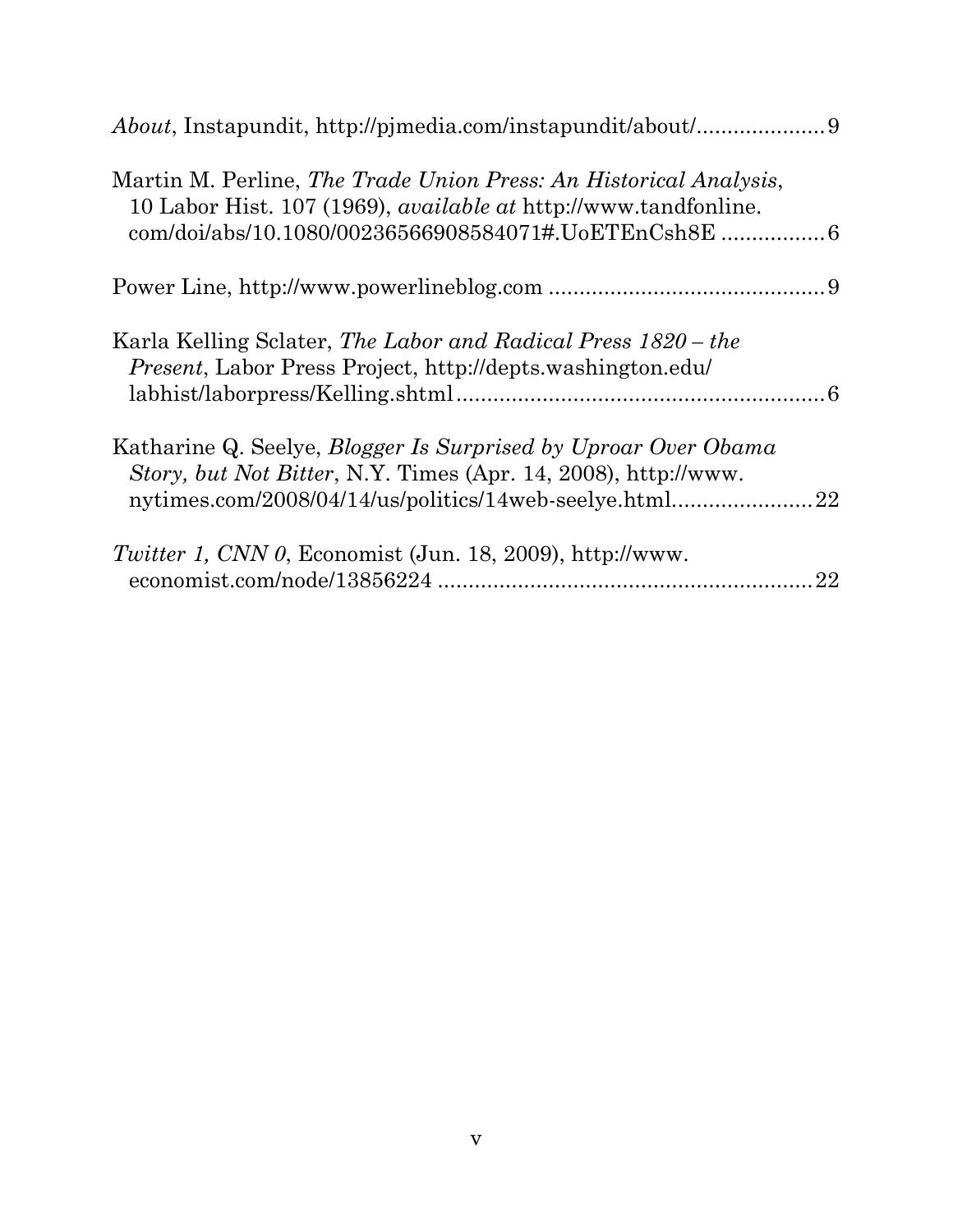#### **INTEREST OF** *AMICI CURIAE*

SCOTUSblog Delaware, Inc. operates SCOTUSblog, a Web site devoted to comprehensive coverage of the Supreme Court of the United States. In 2013, SCOTUSblog won the Peabody Award, the National Press Club Award, and the Sigma Delta Chi (Society of Professional Journalists) Award. SCOTUSblog is published by lawyers.

Don Cruse is a lawyer who authors the Supreme Court of Texas Blog, providing opinion summaries, practice notes, and coverage of Texas judicial elections. The blog also tracks judicial voting patterns and the status of each petition filed in the Court.

Howard J. Bashman is a lawyer who authors How Appealing, a prominent blog devoted to appellate litigation.

Glenn H. Reynolds is a law professor who authors Instapundit, a popular legal and political news blog founded in 2001.

John Hinderaker, Scott Johnson, and Steven Hayward are two lawyers and a professor who are proprietors and three of the four co-authors of Power Line, a Web site that has published daily news and commentary since 2002. Power Line has broken nationally significant

1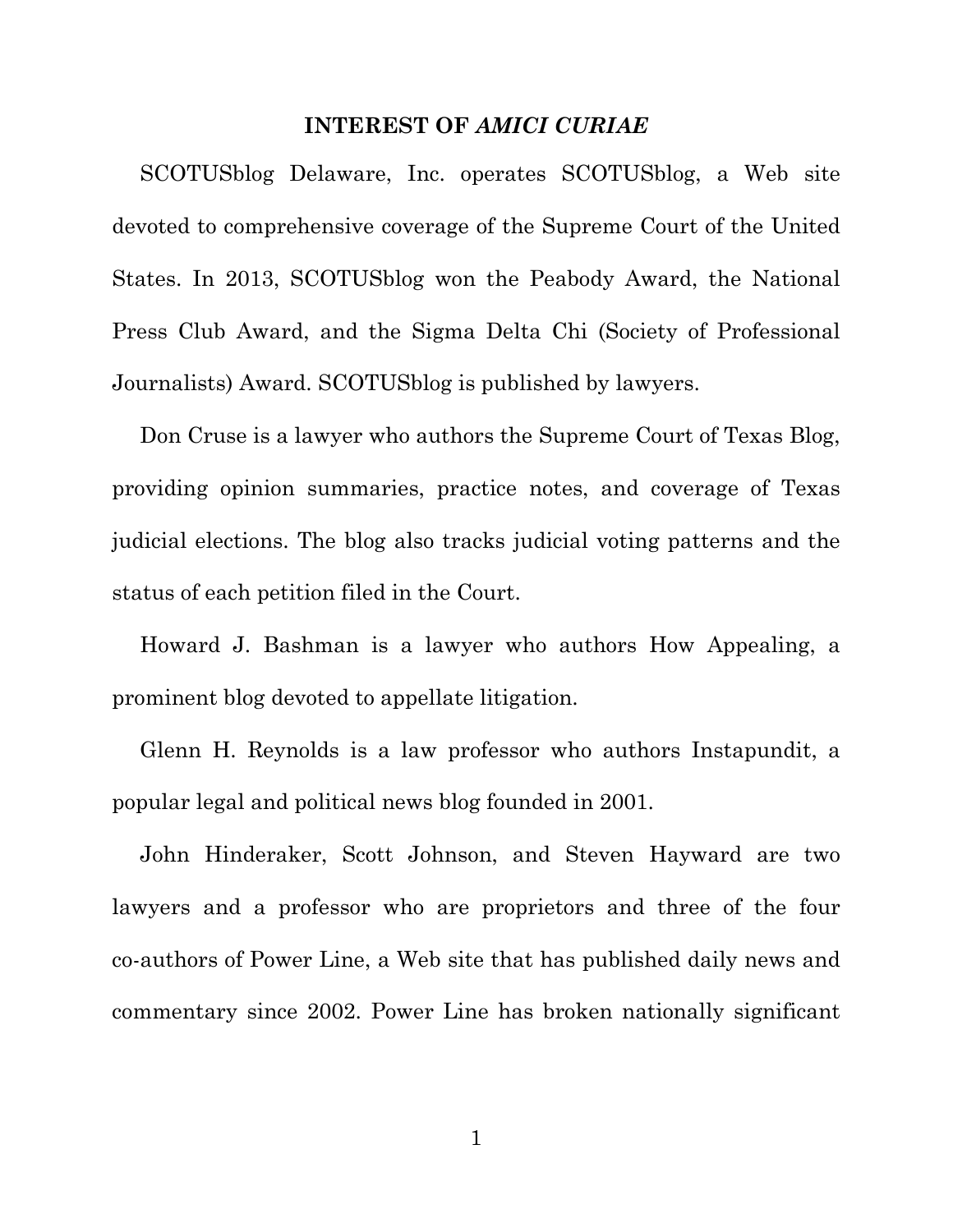news stories, such as the fact that the documents featured in a 2004 Dan Rather *60 Minutes* story about then-President Bush were forgeries.

The *amici* bloggers share a common interest as distributors of information and opinion whose primary line of business is something other than such distribution. *Amici*'s blogs are read throughout the country, including in Texas. The Supreme Court of Texas Blog is focused on Texas, and the others sometimes comment on events or cases in Texas. As a result, *amici* might in the future be sued in Texas courts, so their rights are cast in doubt by the Texas courts' varied approaches to determining who is considered a member of the electronic media. And beyond this, *amici* believe that their perspectives as publishers who are not primarily in the business of publishing can be helpful in analyzing the rights of other such publishers, including ones that operate primarily in Texas.

No fees were paid in connection with the preparation of this brief.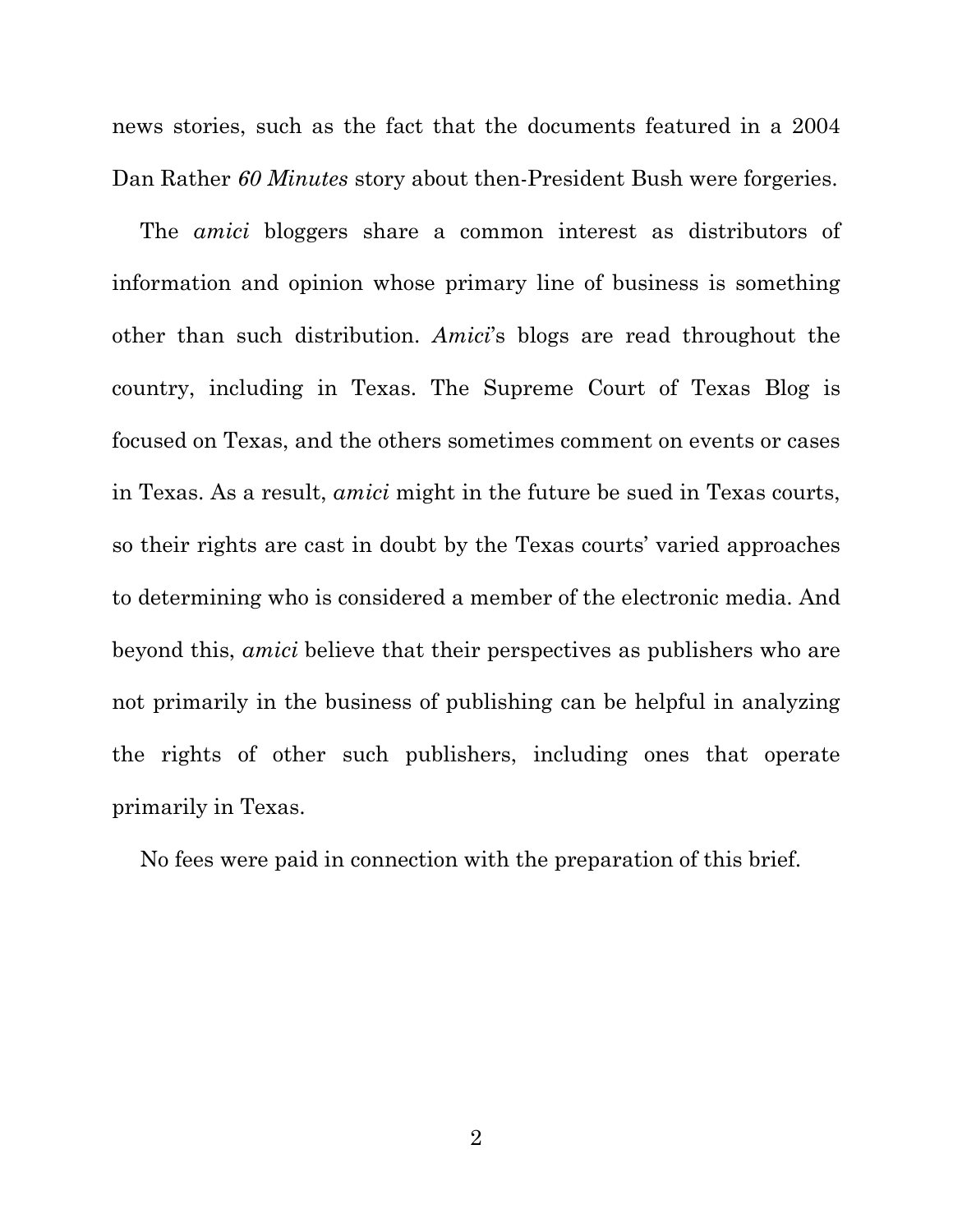#### **SUMMARY OF THE ARGUMENT**

The SEIU's Internet publications (which get over 120,000 visits per month) are part of a long history of publications put out by people or groups that are also in some other line of business. In the late 1800s, magazines published by labor unions were common. In the early 1900s, the NAACP's *The Crisis* was a leading magazine focused on civil rights. Today, the NRA's *American Rifleman* and the Sierra Club's *Sierra*  magazines are likewise published by organizations that are primarily advocacy groups, like the SEIU.

Many leading Internet publications fit the same mold. They may include prominent blogs such as Instapundit, which is published by a law professor and averages over 400,000 pageviews each day, and Power Line, which is published by three lawyers and a professor and averages about 200,000 pageviews each day. They also include more narrowly focused but still highly regarded blogs such as the Supreme Court of Texas Blog, How Appealing, and SCOTUSblog, which are all sidelines for their publishers, who are lawyers by profession.

Some of these publications aim at objectivity, while some (similar to many mainstream magazines, such as *The Nation* and *National Review*)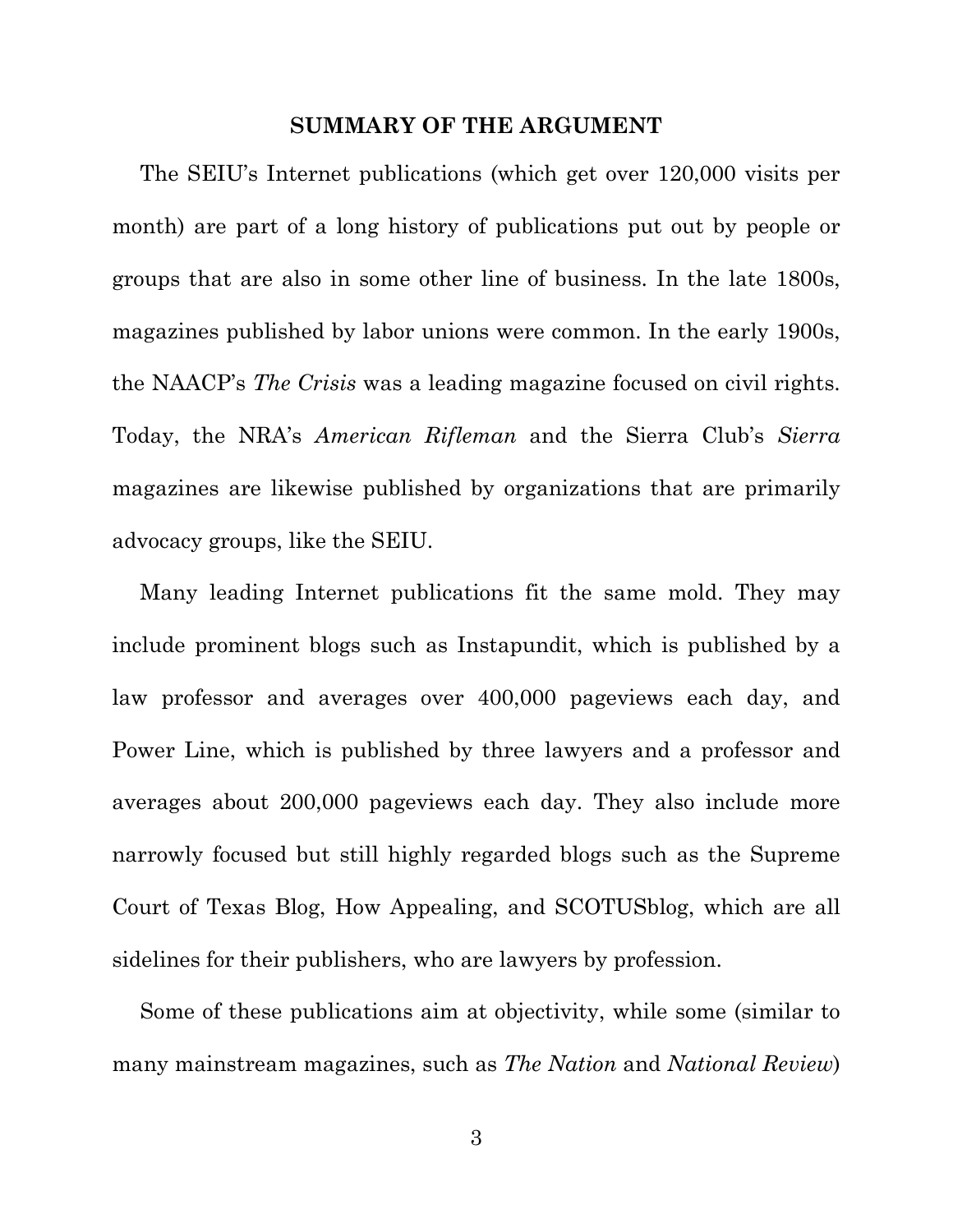are deliberately publications of opinion. Some are put out by individuals, and some by organizations. Many are published by people with no background in professional journalism. All are not the primary business of their publishers, but all are important sources of news, opinion, and analysis. There is no justification for treating them worse than similar publications that happen to be published by people who have backgrounds in professional journalism, or happen to be their publishers' primary line of business.

Indeed, the most closely analogous Texas statute defining "medium"—the journalist-privilege statute—makes clear that "medium" is a broad term, encompassing, among other things, "a newspaper, magazine or periodical, . . . that disseminates news or information to the public by any means, including ... electronic; and ... other means, known or unknown, that are accessible to the public." Tex. Civ. Prac. & Rem. Code § 22.021(2). And a solid body of precedent from other state and federal courts and the Federal Election Commission makes clear that "medium," "magazine," and "periodical" include Web sites used for communication of news or information (including opinion) to the public,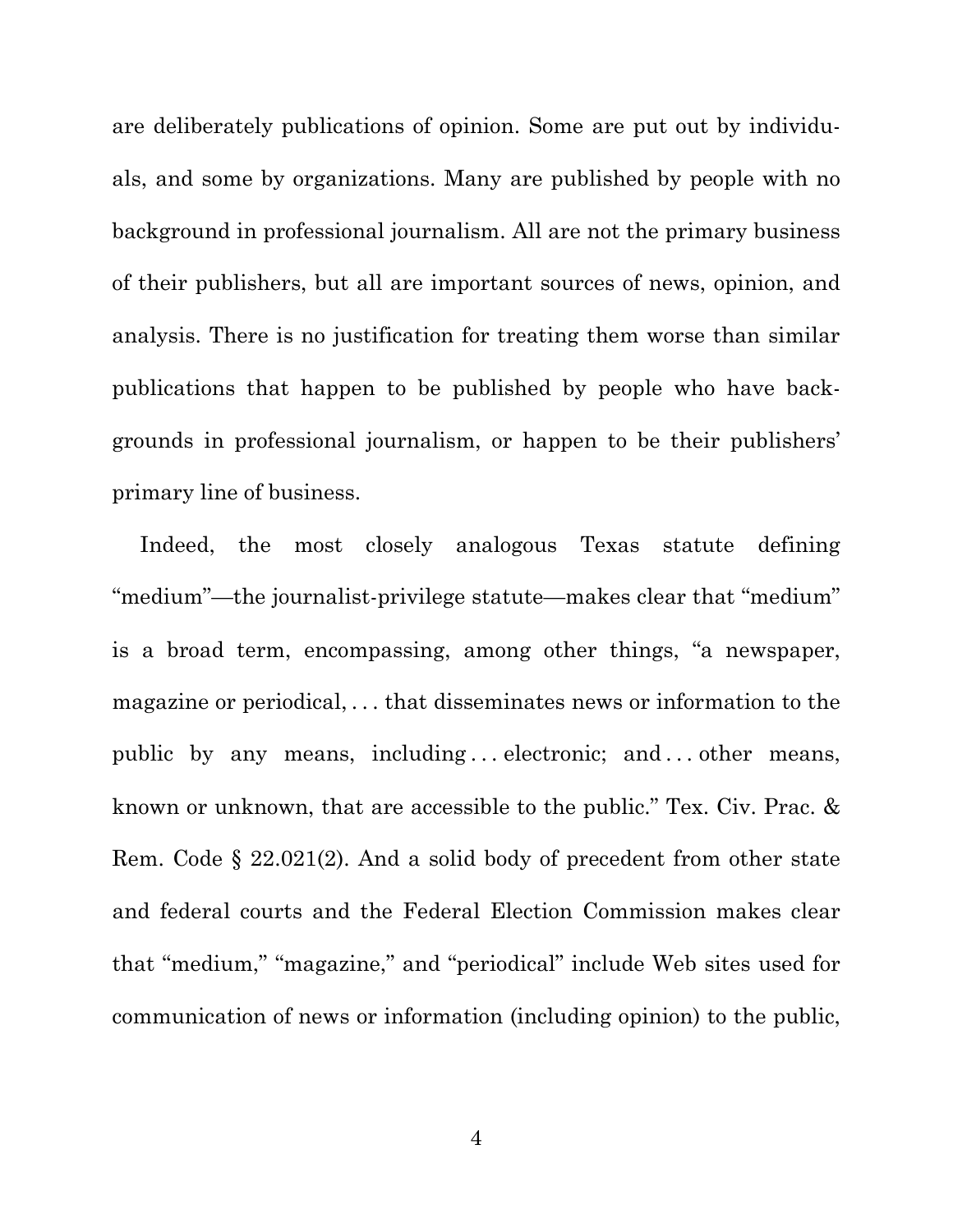such as SCOTUSblog, the Supreme Court of Texas Blog, How Appealing, Instapundit, Power Line, and the SEIU site involved in this case.

Unfortunately, the court of appeals in this case drew an unjustified and ill-defined line between some such publishers and other publishers. Moreover, two other courts of appeals dealing with very similar issues drew lines that are different still, creating a conflict among the courts. Plaintiffs, defendants, and lower courts are now faced with a double source of uncertainty: it is not clear which of the courts' rules applies, and each of the rules is itself vague.

This vagueness undermines the purposes of both the general prohibition on interlocutory appeals and the exception offered by Texas Civil Practice and Remedies Code  $\S$  51.014(a)(6). The general bar on interlocutory appeals is aimed at making litigation more efficient by preventing unnecessary delays. Section 51.014(a)(6) creates an exception to that general bar—for lawsuits against the "print or electronic media" to allow expeditious resolution of claims that may otherwise unduly chill constitutionally protected speech, thus diminishing the deterrent effect of unfounded lawsuits on speakers. But each of those purposes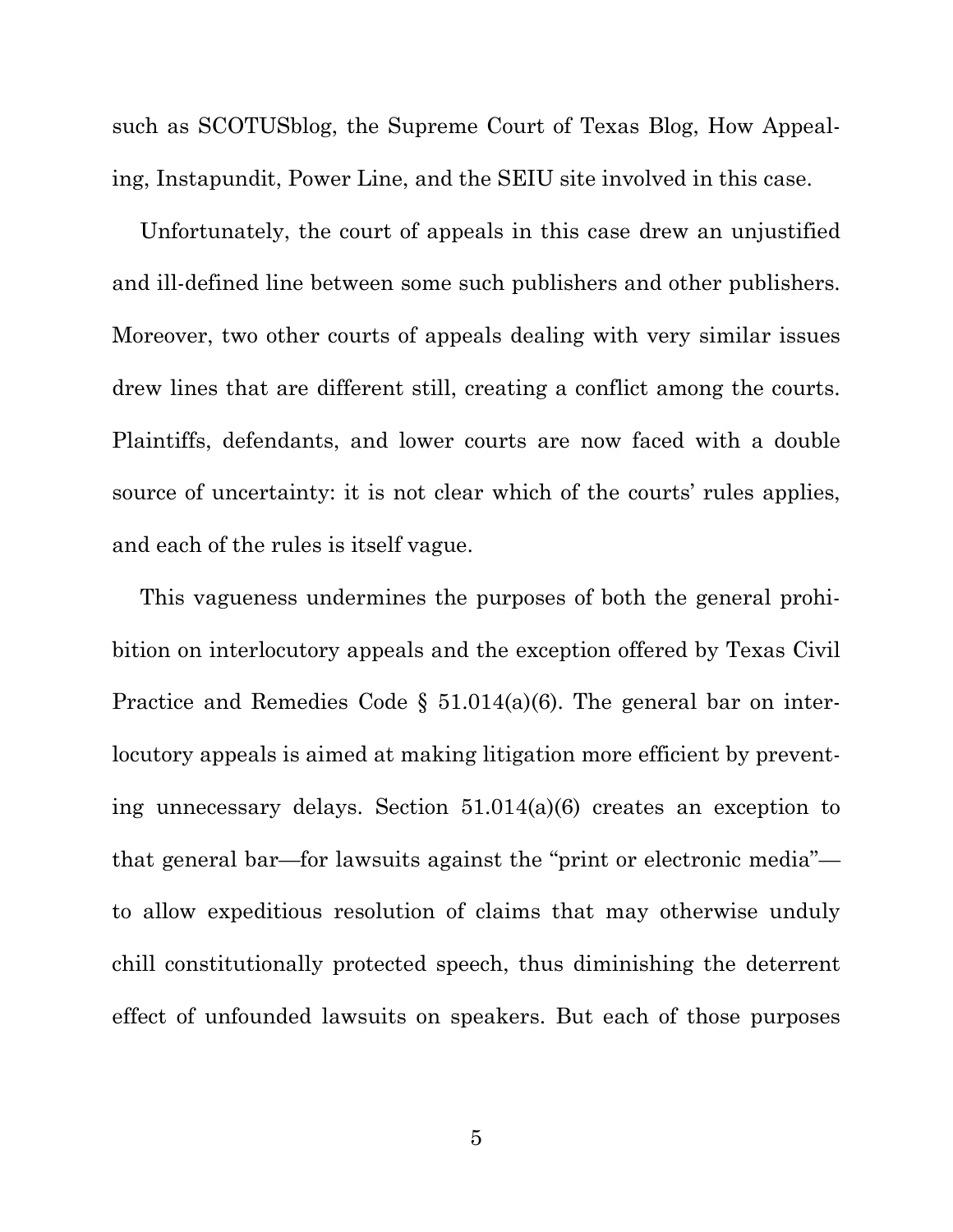can be achieved only if the scope of the "print or electronic media" exception is clear.

As it stands now, the uncertainty in the scope of the exception will lead defendants to often file interlocutory appeals, which, even if they are rejected on the grounds that the defendant is not in the "print or electronic" media, will delay litigation. And the uncertainty will lead publishers—especially publishers who lack the deep pockets of the major newspapers and broadcasters—to be chilled in the exercise of their free speech rights, since they will lack the assurance of prompt appellate review that the Legislature aimed to provide them.

#### **ARGUMENT**

### **I. Many Important Publications Are Written by People Who Do Not Have Publishing as Their Primary Business.**

Many publications of opinion come from groups not primarily in the publishing business, including advocacy groups, religious bodies, and community organizations. Labor unions, for example, published many newspapers and magazines in the late [1](#page-11-0)800s and early 1900s.<sup>1</sup> Indeed,

 $\overline{a}$ 

<span id="page-11-0"></span><sup>1</sup> Karla Kelling Sclater, *The Labor and Radical Press 1820 – the*  Present, Labor Press Project, http://depts.washington.edu/labhist/ laborpress/Kelling.shtml (last visited Oct. 23, 2013); Martin M. Perline,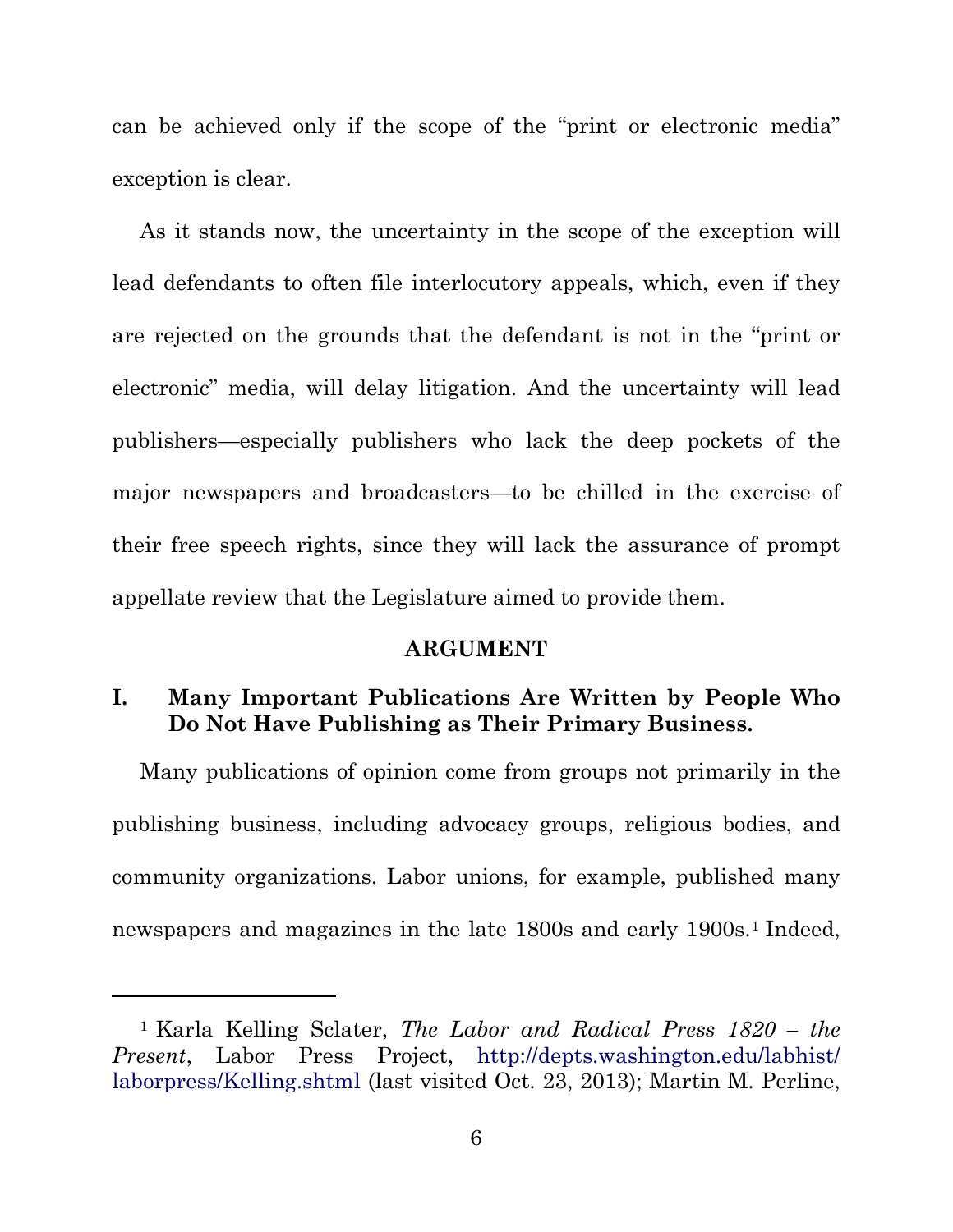Eugene V. Debs, a prominent early 1900s Socialist Party presidential candidate, started his political career as the editor of one such maga-zine.<sup>[2](#page-12-1)</sup> Likewise, in 1910 the NAACP—recognizing that spreading its message to the public was an important aspect of its political role began to publish the magazine *The Crisis*, which became a leading voice for civil rights.[3](#page-12-0) Today, magazines and newspapers such as the NRA's *American Rifleman*, the Sierra Club's *Sierra*, the Knights of Columbus' *Columbia*, the United Methodist Church's *Newscope*, the Roman Catholic Diocese of Oakland's *The Catholic Voice*, and the Southern Christian Leadership Conference's *SCLC Magazine* follow this tradition.

Naturally, the advocacy organizations that published (or still publish) print magazines have likewise begun to publish in the much more cost-effective medium of the Internet. The NAACP, for example, now spreads its words through its Web site and the online version of *The* 

*The Trade Union Press: An Historical Analysis*, 10 Labor Hist. 107 (1969), *available at* http://www.tandfonline.com/doi/abs/10.1080/ 00236566908584071#.UoETEnCsh8E.

 $\overline{a}$ 

<span id="page-12-1"></span><sup>2</sup> J. Robert Constantine, *Eugene V. Debs: An American Paradox*, Monthly Labor Review (Aug. 1991), *available at* http://www.bls.gov/ opub/mlr/1991/08/art4full.pdf.

<span id="page-12-0"></span><sup>3</sup> *About Us*, The Crisis, http://www.thecrisismagazine.com/about.html (last visited Oct. 28, 2013).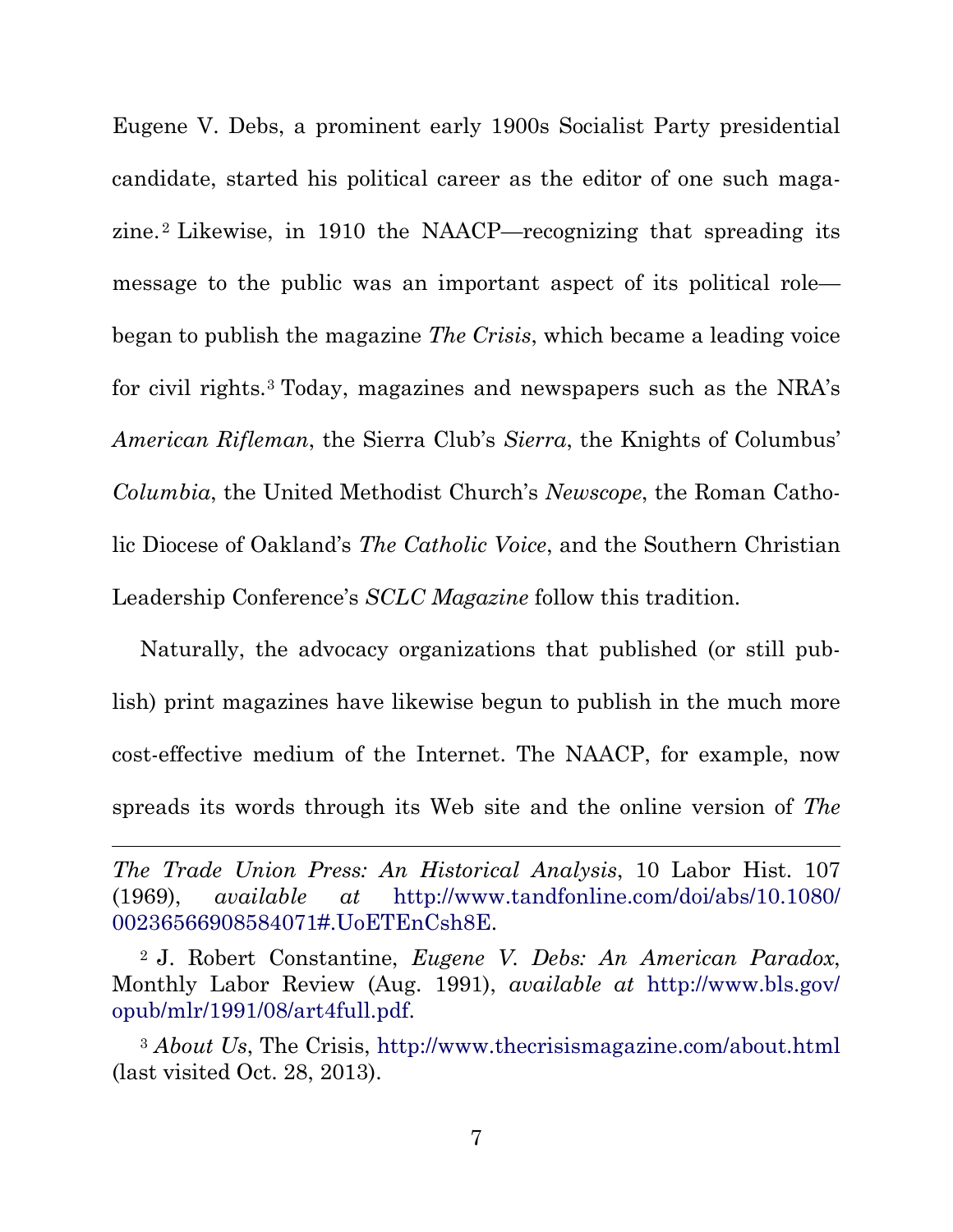*Crisis*, and unions such as the SEIU have traded in the much more expensive print format for Web sites such as the one involved in this case. Similarly, the U.S. Chamber of Commerce advances its perspective through FreeEnterprise.com, publishing stories and opinion pieces from "free enterprise advocates, entrepreneurs, business leaders, and policy shapers."[4](#page-13-1) And the National Right to Work Legal Defense Foundation reports and comments on issues related to alleged union abuses on its Freedom@Work blog.[5](#page-13-0)

The cost-effectiveness of the Internet has also made it possible for other organizations and even individuals to take up online publishing. Some of the leading publications related to public policy and law, for example, are published by lawyers or law professors. Thus, Instapundit, a popular law and politics blog providing links and commentary by *amicus* Professor Glenn Reynolds, averages 13 million page views by

<span id="page-13-1"></span> <sup>4</sup> *About Us*, FreeEnterprise.com, http://www.freeenterprise.com/ content/about-us (last visited Oct. 23, 2013).

<span id="page-13-0"></span><sup>5</sup> Freedom@Work: News and Views from National Right to Work, http://www.nrtw.org/blog (last visited Oct. 24, 2013).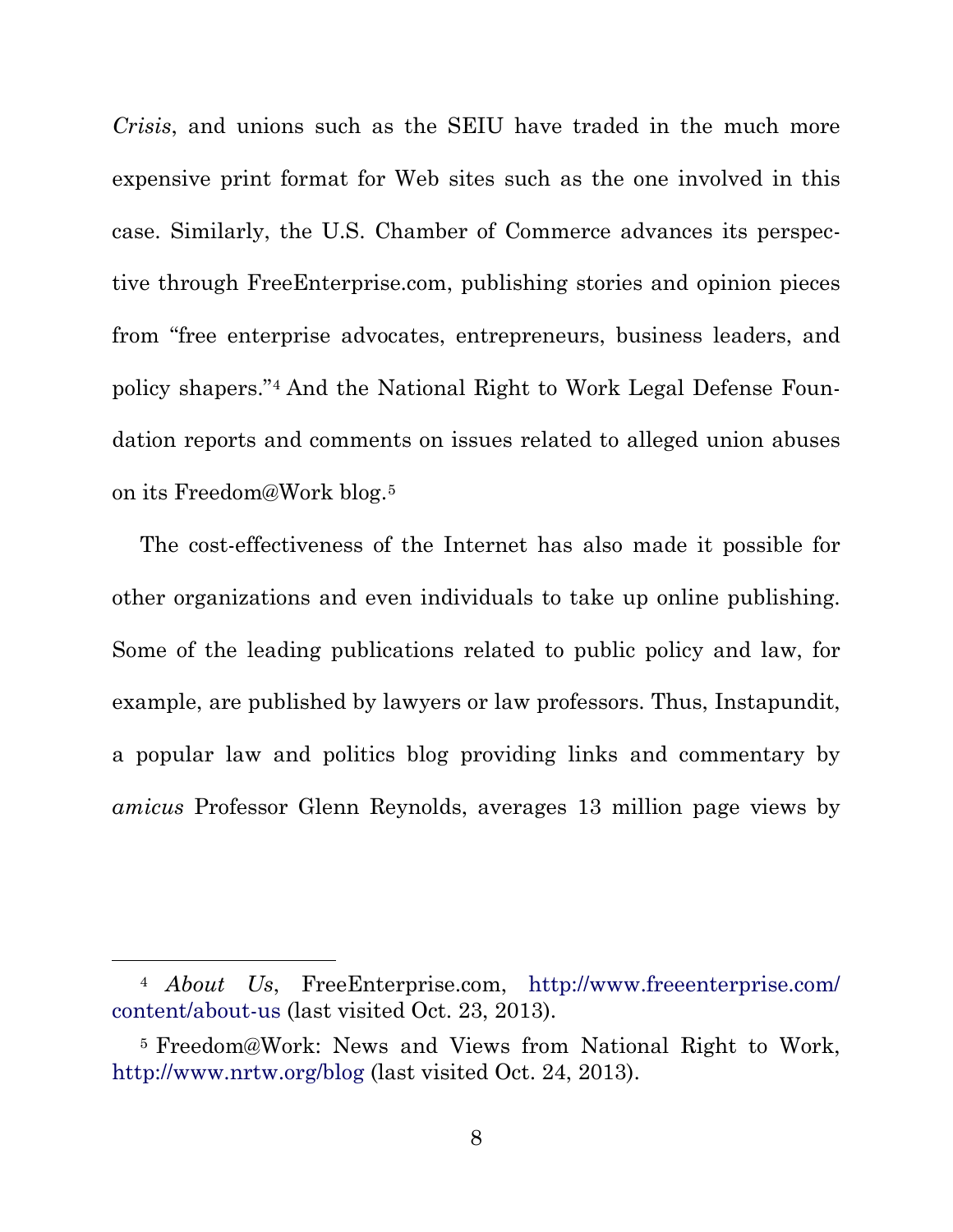about 4.5 million unique visitors per month.[6](#page-14-1) Likewise, *amici*'s Power Line blog features commentary by three attorneys and a professor on election news, criminal law, legislation, and other public policy issues, and averages around 6 million page views per month, with more than 10 million per month during election season.[7](#page-14-0)

And while this tradition—the tradition of publications by people and groups that are not primarily in the publishing business—has long included publications of opinion, it has also included publications that focus more on straight news. Leading legal blogs, such as *amici*'s How Appealing, SCOTUSblog, and Supreme Court of Texas Blog are examples of that.

All of these are rightly seen as entities within the "print or electronic media." That the publishers' primary business is political advocacy, lawyering, or scholarship and teaching does not make their publications less valuable.

<span id="page-14-1"></span> <sup>6</sup> *About*, Instapundit, http://pjmedia.com/instapundit/about/ (last visited Oct. 28, 2013).

<span id="page-14-0"></span><sup>7</sup> Power Line, http://www.powerlineblog.com (last visited Oct. 24, 2013).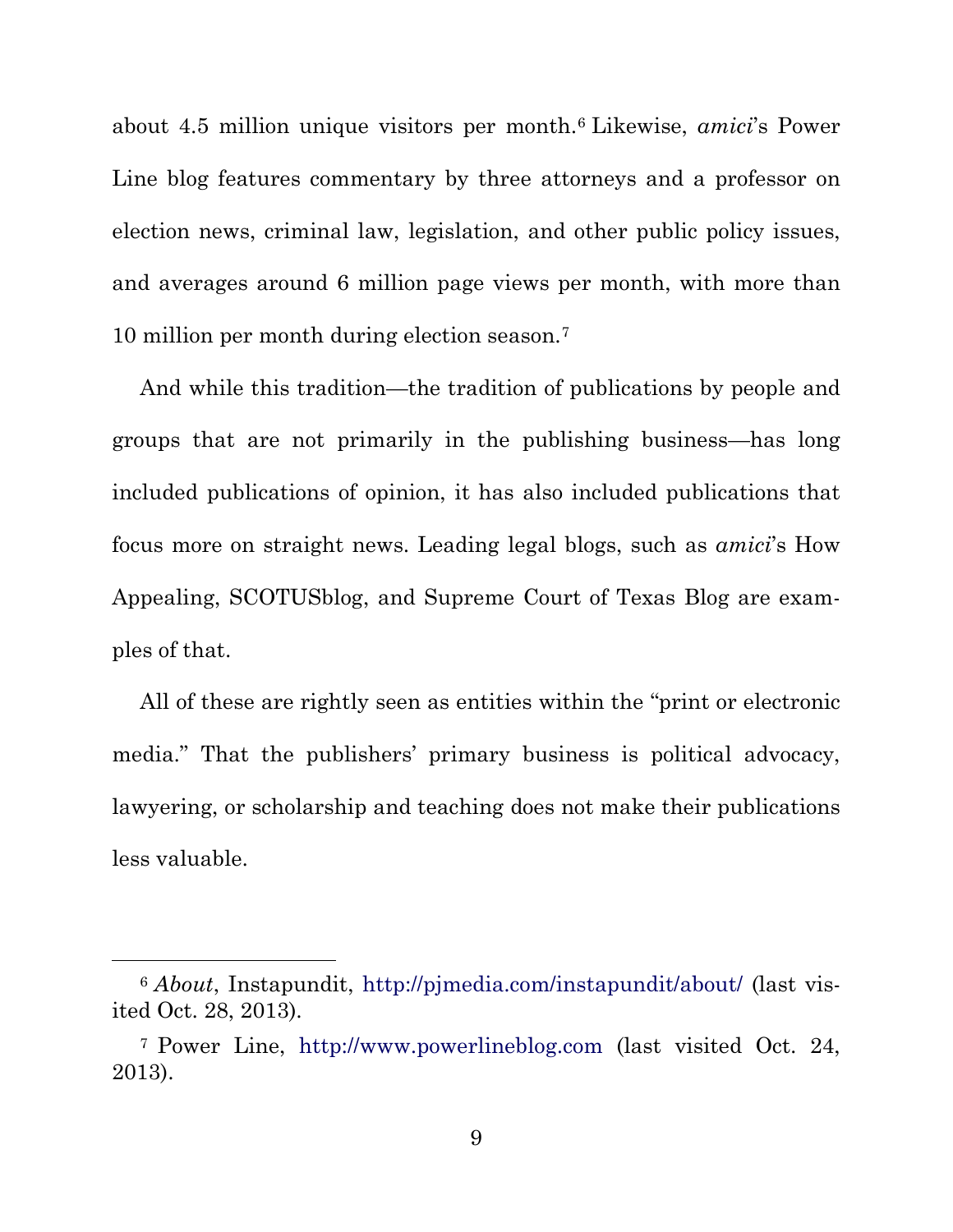Likewise, it should not matter whether the publishers have "journalistic background [and] experience," *Serv. Emps. Int'l Union Local 5 v. Prof'l Janitorial Serv. of Houston, Inc.*, No. 01-12-00660-CV, 2013 WL 5229764, at \*7 (Tex. App.—Houston [1st Dist.] Sept. 17, 2013). People whose prior jobs involved professional journalism have no monopoly on informing the public. If an activist, labor organizer, lawyer, or academic has something to add to the debate, that speech should be evaluated on its merits, not based on the author's résumé.

Nor should it matter whether the readership is vast (as with Instapundit) or more modest (as with How Appealing). And it certainly should not matter whether the speaker "aims to incite action or to sway public opinion," *id.* at \*9, as the NAACP, NRA, the Sierra Club, National Right to Work, Power Line, and Instapundit do. Such an opinion-focused, advocacy character has long been the hallmark of magazines such as *The Nation*, *The New Republic*, and *The National Review*, yet it is clear that those magazines qualify as members of the "media."

The SEIU Web site, then, is part of a long history of advocacy publications by groups and individuals who are not primarily in the publish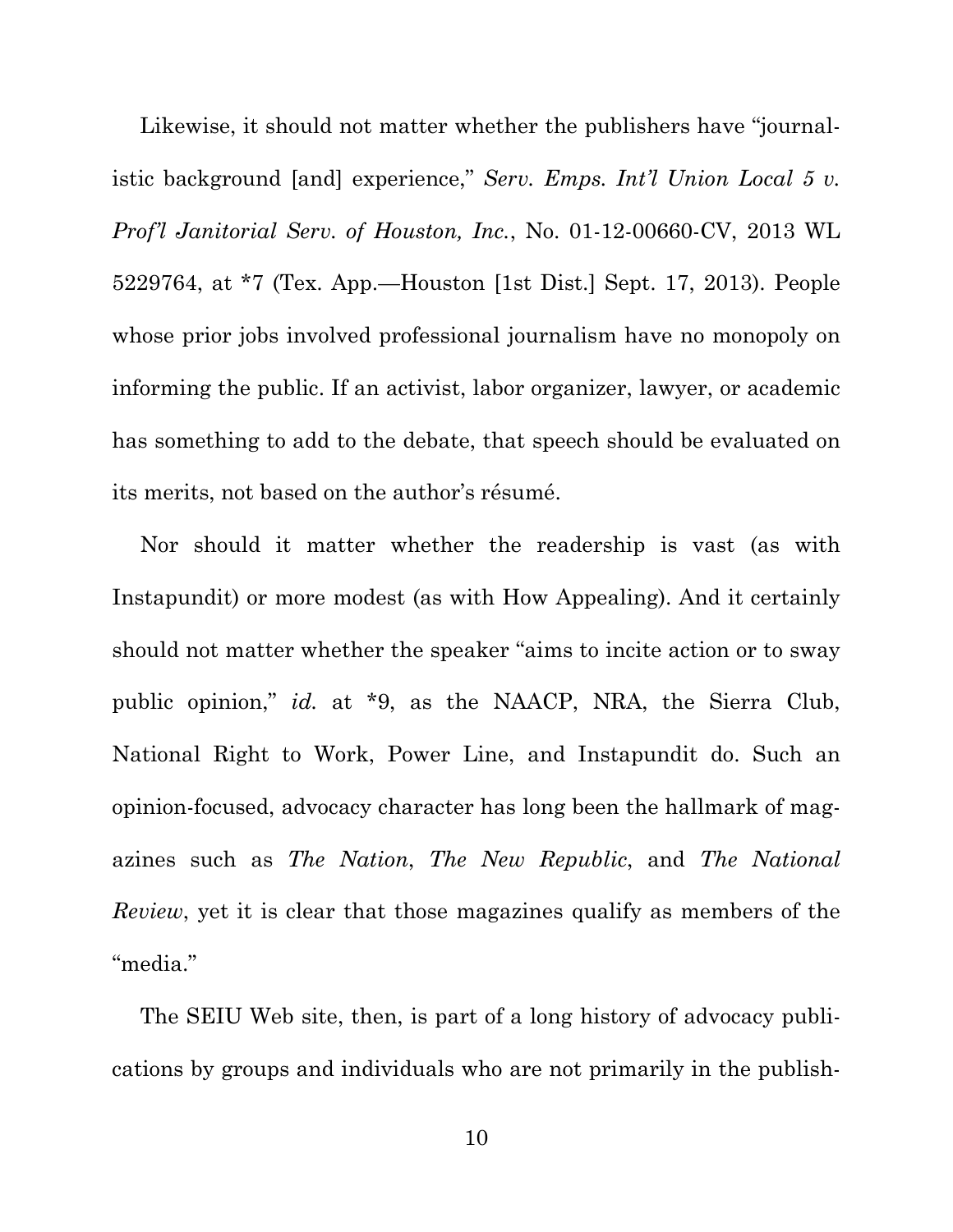ing business. And it should enjoy the same legal protections as those other publications have long enjoyed.

### **II. Texas Law Already Defines "Medium" to Include Publications Such as the SEIU's Web Site.**

Indeed, the SEIU's Web site is covered under the Legislature's definition of "medium." The journalist-privilege statute expressly defines "medium" and does so broadly, encompassing, among other things, "a newspaper, magazine or periodical,...that disseminates news or information to the public by any means, including . . . electronic; and . . . other means, known or unknown, that are accessible to the public." Tex. Civ. Prac. & Rem. Code § 22.021(3). As this Court has long recognized, the plain meaning of an undefined term can be inferred from how similar terms are used in other statutes.<sup>[8](#page-16-0)</sup> And, as many decisions have held, the terms "electronic," "magazine[s]," and "periodical[s]" include

<span id="page-16-0"></span> <sup>8</sup> *See Brown v. Darden*, 50 S.W.2d 261, 263 (Tex. 1932); *Texas Bank & Trust Co. v. Austin*, 280 S.W. 161, 162 (Tex. 1926). When discerning the meaning of a term in a statute, a court must presume that the Legislature acted "with full knowledge of the existing condition of the law," including how terms were used in similar portions of the Texas Code. *Allen Sales & Servicenter, Inc. v. Ryan*, 525 S.W.2d 863, 866 (Tex. 1975).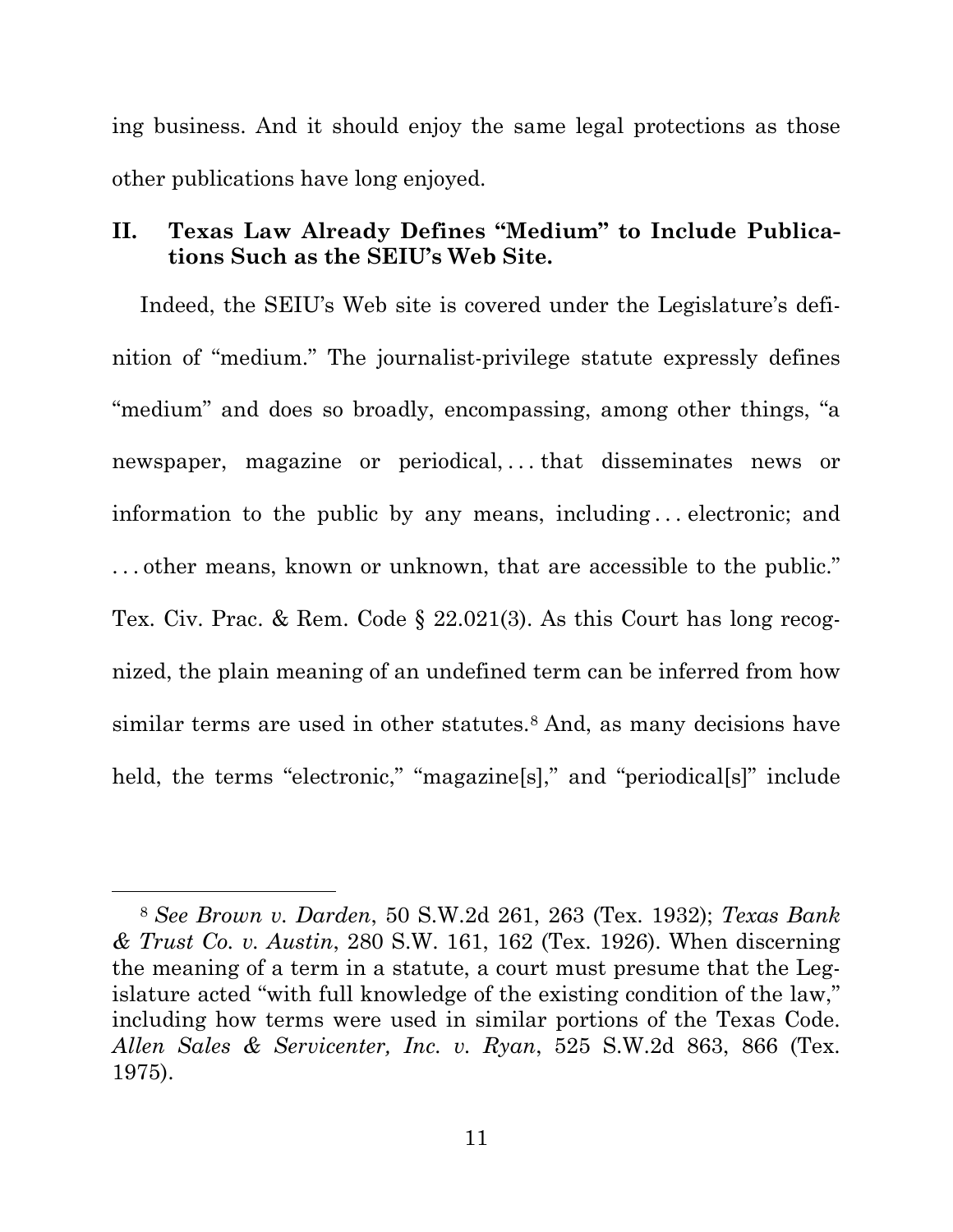Web sites that periodically convey the publisher's opinion or news analysis.

For example, in *O'Grady v. Superior Court*, 44 Cal. Rptr. 3d 72 (Ct. App. 2006), the California Court of Appeals held that a Web site published by a computer enthusiast qualified as "a newspaper, magazine, or other periodical publication" for purposes of the state journalist's privilege. *Id*. at 101. The court made clear that such a Web site was a "periodical publication" and even bore a "far closer resemblance to traditional print media than do television and radio." *Id.* at 101-02. Moreover, the court found that the Web site qualified as a periodical in spite of the fact that its content was focused on a narrow topic (Apple electronics), that its staff had very little editorial supervision, and that the court was willing to assume that "petitioners merely reprinted 'verbatim copies' of Apple's internal information while exercising 'no oversight at all.'" *See id*. at 97. And nothing in the decision suggests that it mattered whether the Web site was its authors' primary business rather than just a sideline, or whether the authors had backgrounds in professional journalism.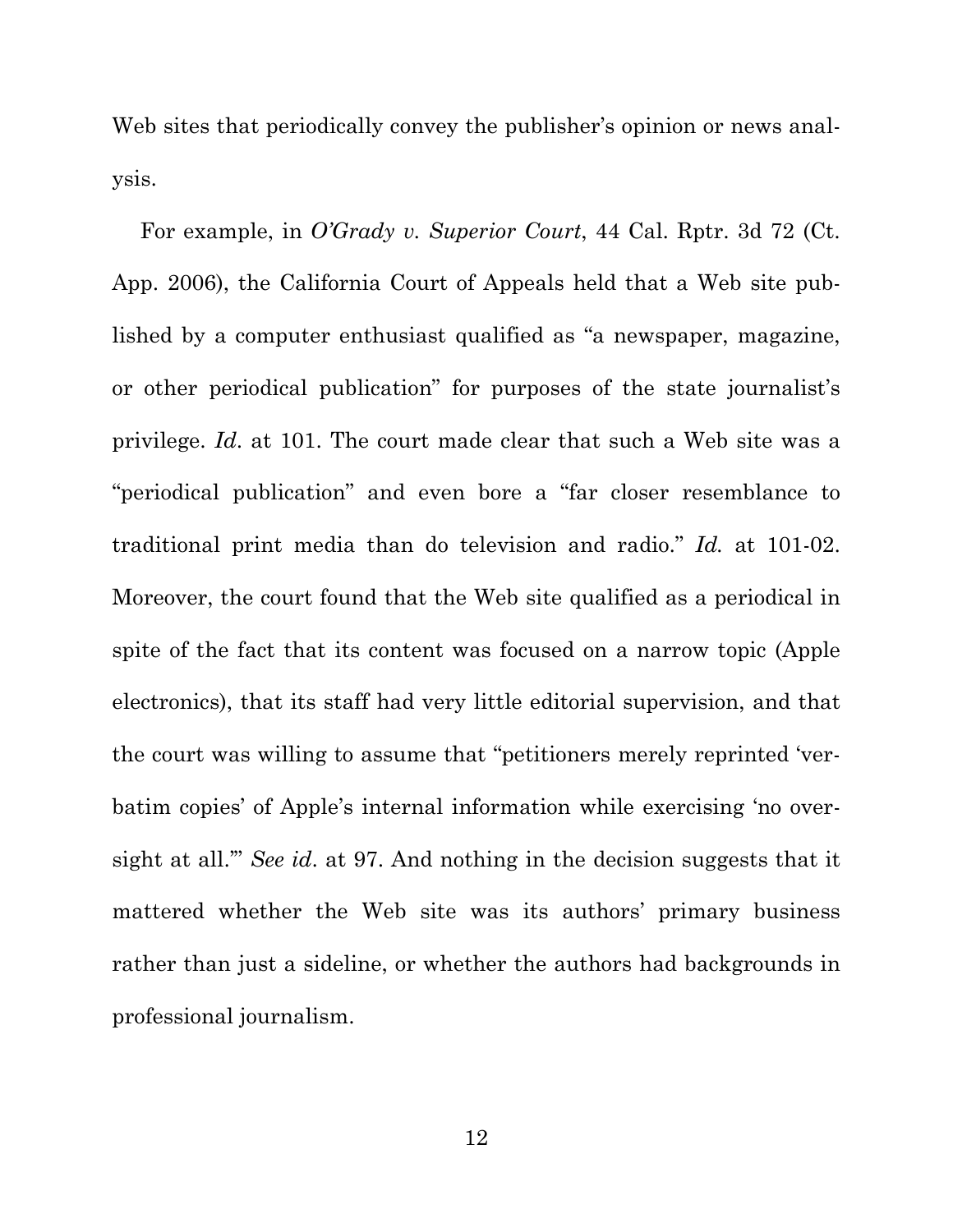Similarly, in Advisory Opinion 2005-16 (Nov. 18, 2005), 2005 WL 3143734, the Federal Election Commission determined that a Web site cofounded by a former U.S. Senator, the Senator's former chief of staff, and a computer consultant qualified for the federal campaign finance law exception for "newspaper[s], magazine[s], or other periodical publication[s]," 2 U.S.C. § 431(9)(B)(i). That the Web site provided information to readers through the site's commentary on other news stories, and through some original reporting, sufficed to make it "the online equivalent of a newspaper, magazine, or other periodical publication." Adv. Op. 2005-16, 2005 WL 3143734, at \*4. And again the decision did not inquire into whether the Web site was its operators' primary business, or whether its founders had a professional journalism background.

Likewise, *United States ex rel. Green v. Service Contract Education & Training Trust Fund*, 843 F. Supp. 2d 20, 23 (D.D.C. 2012), held that a union Web site constituted "news media" for the purposes of the federal False Claims Act. *Forensic Advisors, Inc. v. Matrixx Initiatives, Inc.*, 907 A.2d 855, 863 (Md. Ct. Spec. App. 2006), held that an online financial e-mail service that gave information about publicly traded companies was a "periodical" for purposes of the state's news media privilege. And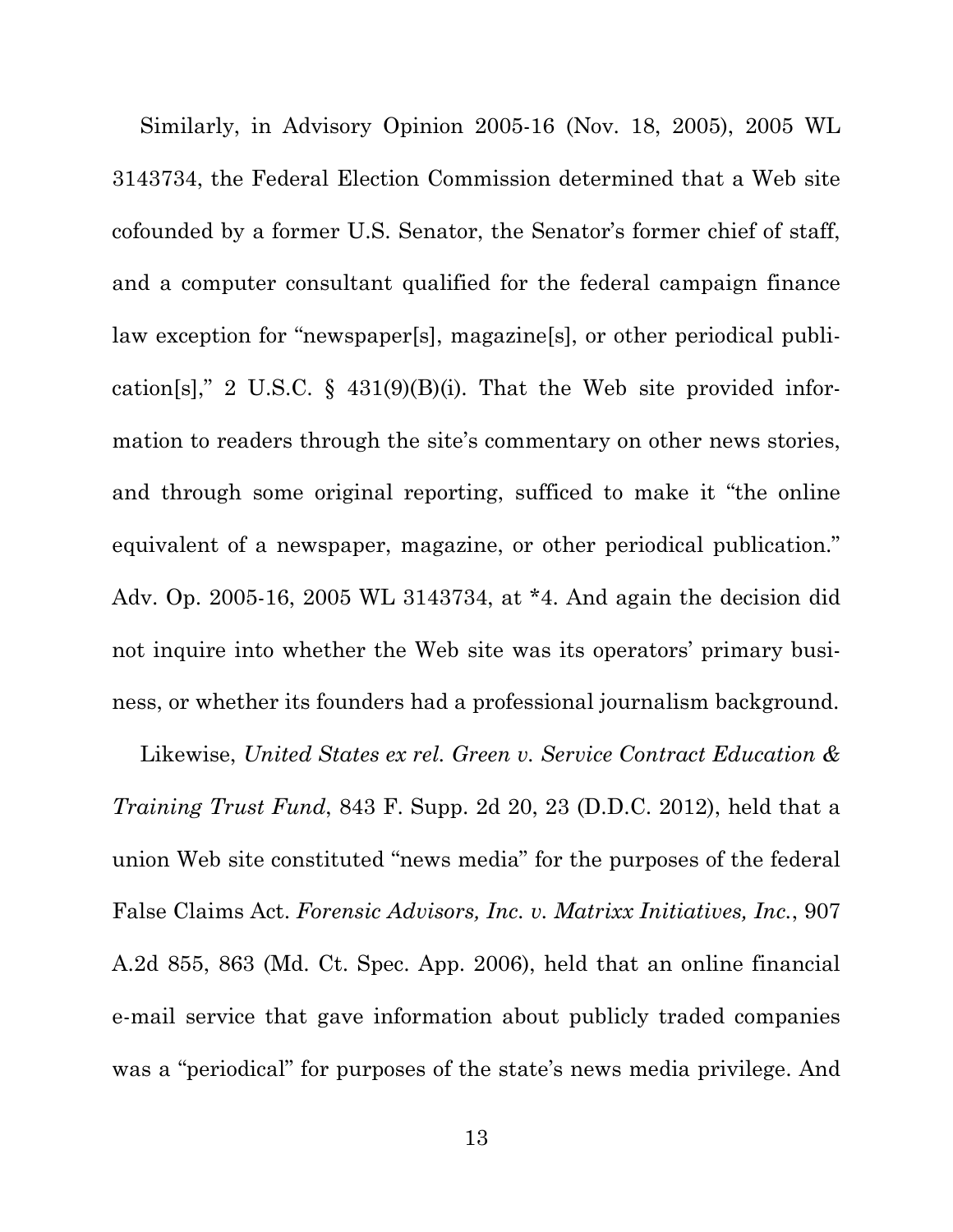*Judicial Watch, Inc. v. U.S. Department of Justice*, 133 F. Supp. 2d 52, 53-54 (D.D.C. 2000), held that a non-profit public interest law firm that maintained a Web site where it mostly posted press releases constituted a member of the "media" within the meaning of the Freedom of Information Act.

To be sure, legislatures can sometimes give special extra rights to professional journalists; but when they do so, that is clear from the statutory language. The Texas Legislature in fact did define "journalist" for purposes of the journalist-shield privilege as limited to paid journalists or paid researchers. Tex. Civ. Prac. & Rem. Code § 22.021(2). But the Legislature did *not* impose any such limitation on the definition of "medium" in the very same statute, nor did it include any such limitation on "medium" in  $\S$  51.014(a)(6). And this makes sense, precisely because so many important "print or electronic media" have long been publications that are not run by professional journalists. There is no basis for reading into the statute a professional-journalist requirement that the Legislature chose not to include.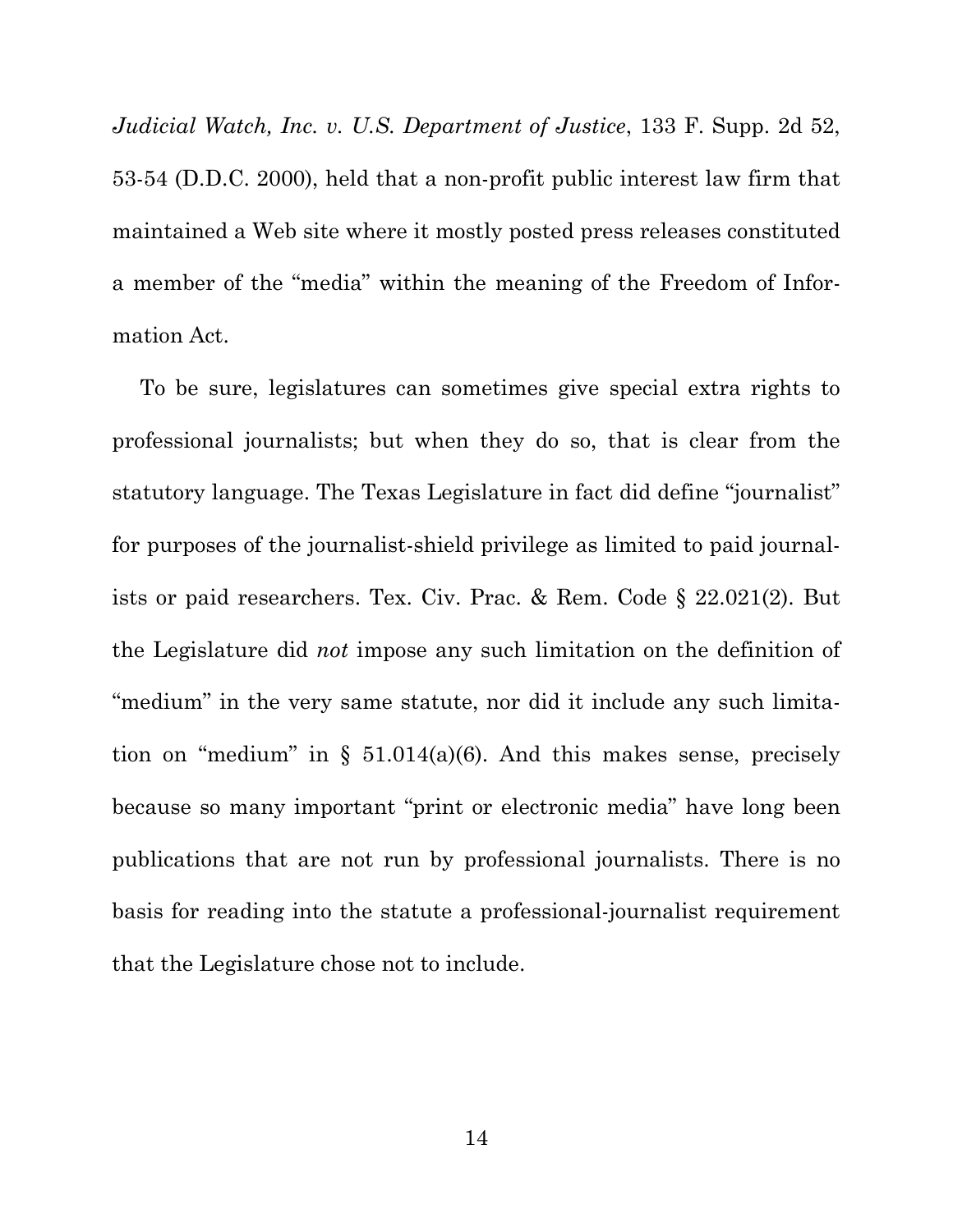# **III. Texas Courts of Appeals Are Split on When an Internet Speaker Is a Member of the "Electronic Media."**

Three Texas courts of appeals have now had the opportunity to determine how the term "electronic media" applies to online publishers, and they have approached the matter in sharply different ways. Indeed, under the approaches taken by the two courts to previously consider the issue, this case would likely have been decided differently.

The decision below adopted the "primary business" test, under which "a person who communicates online qualifies as a 'member of the electronic media' when the person's primary business is reporting the news." *Serv. Emps. Int'l Union Local 5 v. Prof'l Janitorial Serv. of Houston, Inc.*, No. 01-12-00660-CV, 2013 WL 5229764, at \*7 (Tex. App.—Houston [1st Dist.] Sept. 17, 2013). Underscoring the unpredictability of this test, the court acknowledged that it "may be difficult to ascertain a person's or entity's primary business," and concluded that the decision must be based on:

- (1) "the goods and services offered by the Internet author and the sources of the Internet author's revenue,"
- (2) "the Internet author's journalistic background, experience, and independence,"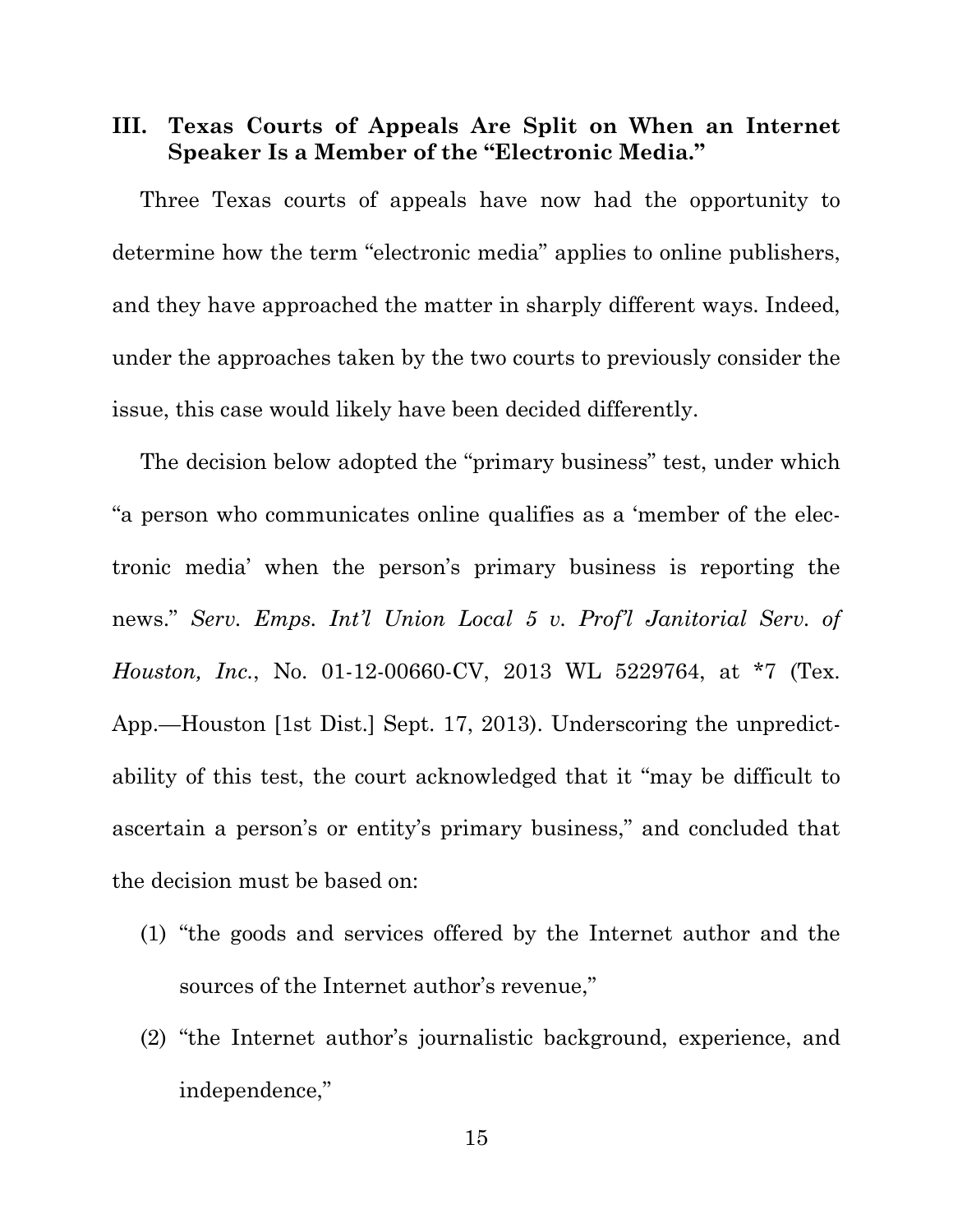- (3) "the extent to which the Internet author has an established presence or reputation in traditional media,"
- (4) the "range of reporting" (inquiring into the "breadth of [the site's] coverage"), including whether stories were selected for their "newsworthiness," and
- (5) "the size, nature, and diversity of the readership."

*Id.* at \*7-\*8.

Applying these factors, the court determined that SEIU was not entitled to the protection of  $\S 51.014(a)(6)$ . *See id.* at \*8-\*10. The court found it insufficient that SEIU published articles on issues of public concern, "reached more than 4,000 people daily" (which amounts to more than 120,000 visits per month), and had a communications department with editors overseeing the work of individual staffers, some of whom had a background in journalism. *Id.* Instead, the court determined that SEIU was outside  $\S 51.014(a)(6)$  because (1) SEIU does not attempt to generate revenue through its publications, (2) it "strives to generate news rather than report the news," (3) it aims to "sway public opinion through its Web sites" (though that of course is also the function of many well-established magazines), and (4) there was apparently no-one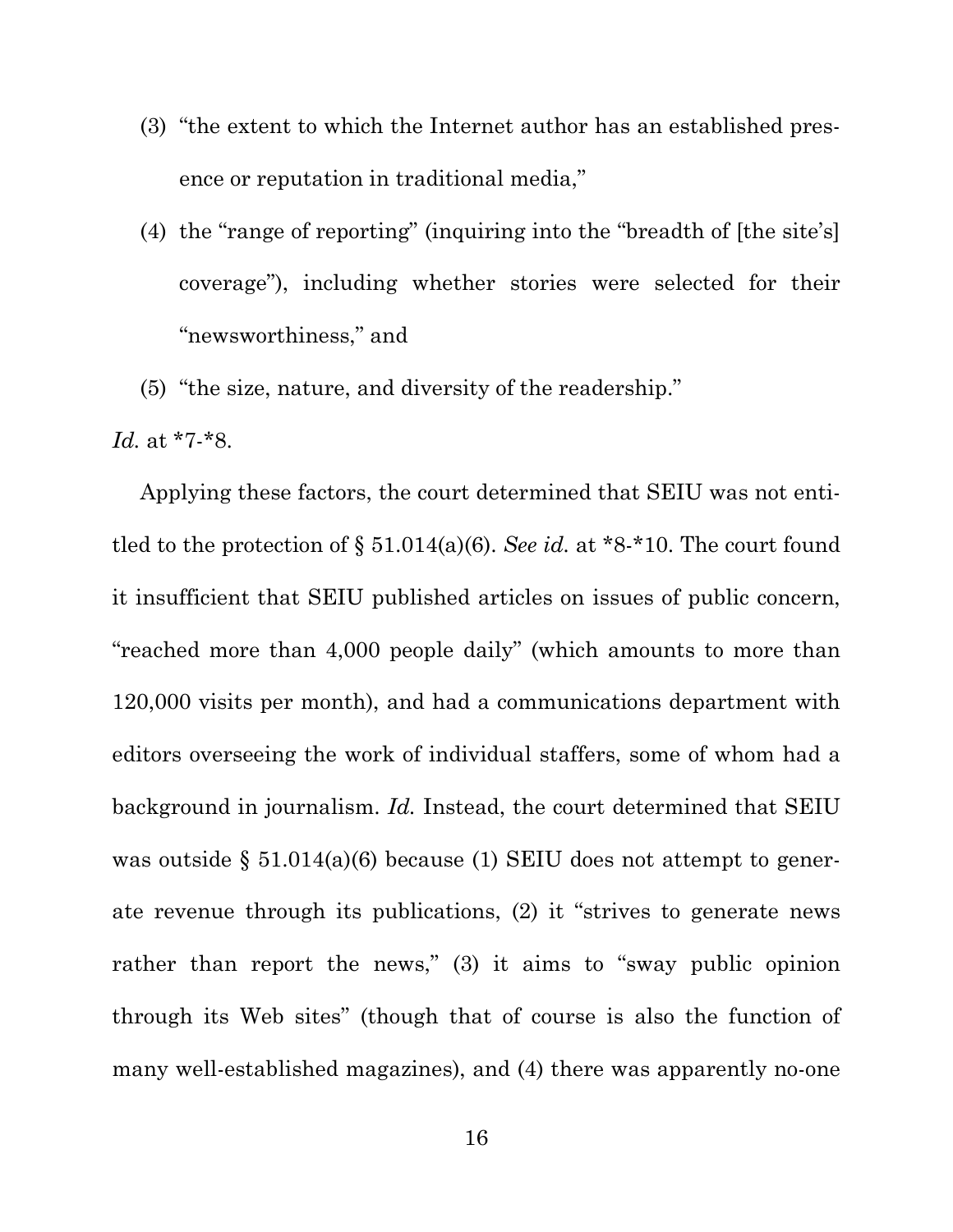"with substantial journalistic experience controlling or ... substantially involved in the editorial process." *Id.*

On the other hand, the Second Court of Appeals adopted what one might call a "resemblance to traditional media" approach, under which

 $§ 51.014(a)(6)$  applies

when [a] person's communication, under circumstances relating to the character and text of the communication itself, its editorial process, its volume of dissemination, the communicator's extrinsic notoriety unconnected to the communication, the communicator's compensation for or professional relationship to making the communication, and other relevant circumstances as the facts may dictate, would otherwise qualify as a communication covered by that section through more traditional electronic or print media.

*Kaufman v. Islamic Soc'y of Arlington*, 291 S.W.3d 130, 142 (Tex.

App.—Fort Worth 2009, pet. denied). This test does *not* require that the publication be the speaker's "primary business."

SEIU might well have qualified under the "resemblance to traditional media" test. The "character and text of [SEIU's] communication" is no different from what "traditional... media" such as magazines of opinion routinely publish. The "editorial process" involved the sort of staff authorship coupled with editor review that is characteristic of "traditional . . . media." The "volume of dissemination" was comparable to that of many small town newspapers or some less prominent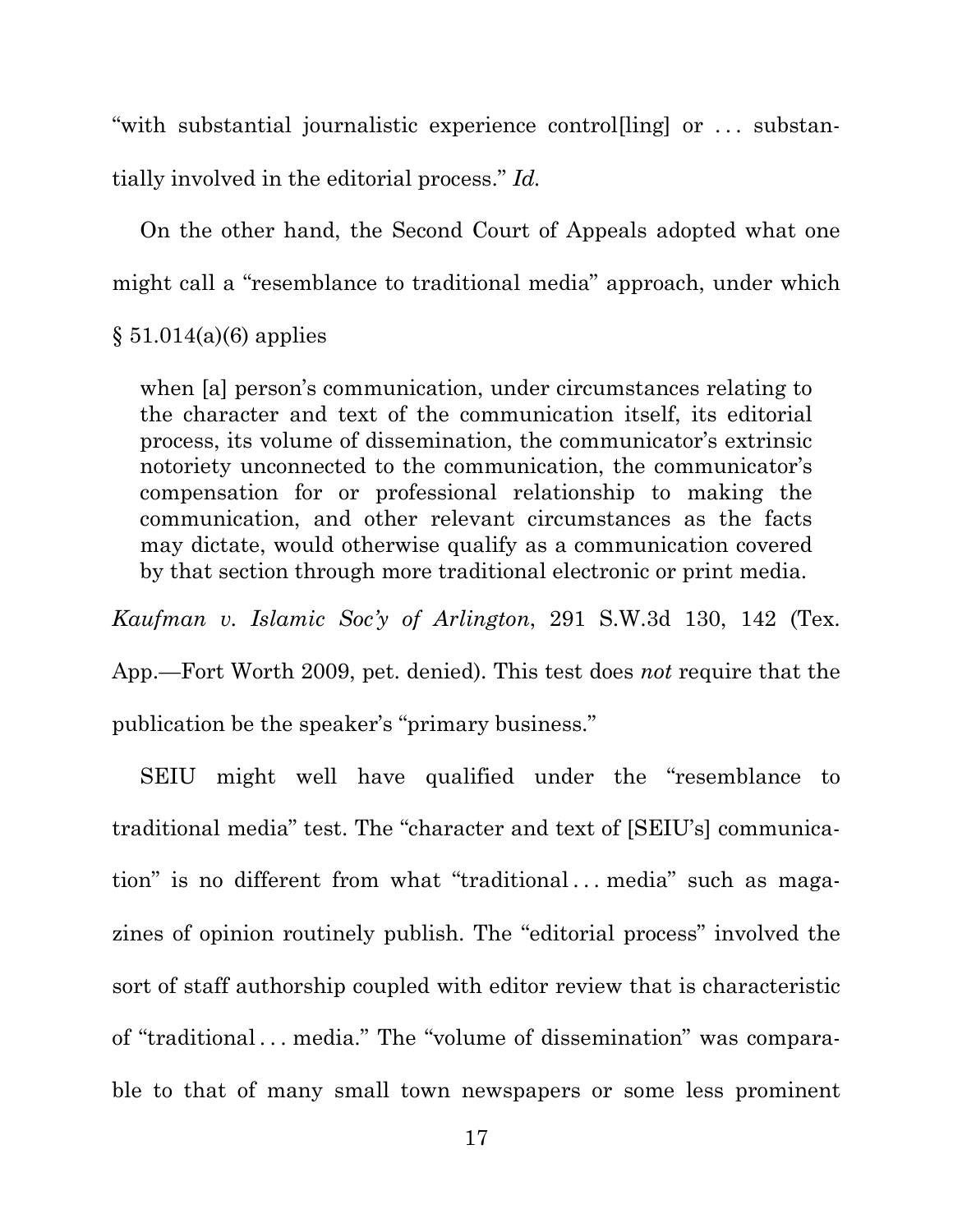magazines. The SEIU certainly enjoys a good deal of "notoriety." And while the SEIU is not compensated by readers for its communications, it certainly has a "professional relationship" to the communication, and the employees in its communications department are professionally compensated for writing the reports posted on SEIU's Web site.

The Twelfth Court of Appeals in *Hotze v. Miller*, 361 S.W.3d 707, 711-12 (Tex. App.—Tyler 2012, pet. denied), did not articulate a test for the statute, but its approach is also inconsistent with the "primary business" test adopted by the decision below. Hotze was a physician, and though the court stressed that he had been a "political writer" for thirty years, *id.* at 712, the court did not inquire whether most or even a large fraction of his income came from journalism as opposed to medicine, or whether most of his time was occupied by publishing.

Moreover, though the Twelfth Court of Appeals cited *Kaufman* approvingly, it did not apply the Second Court of Appeals' multifactor test from *Kaufman*. *Id.* It never inquired into Hotze's editing process, the volume of his readership, or the revenue generated from his communications. *Id.* Notably, some of the publications at issue were put up by Hotze on his own Web site, not distributed through any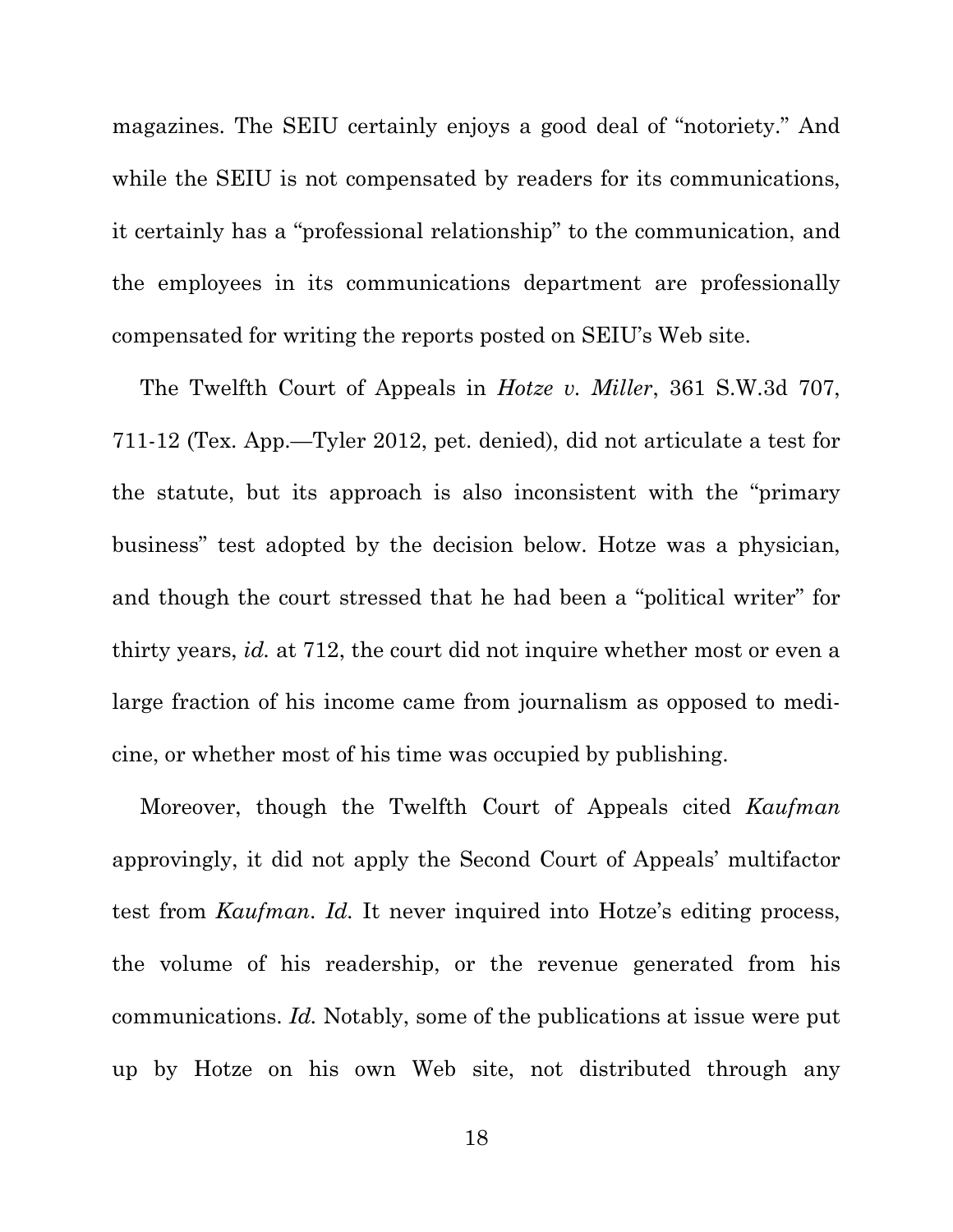traditional media entity. *Id.* at 711. It thus seems likely that the SEIU (which likewise has published opinion on labor-related policy topics for many decades) would have prevailed under the approach used in *Hotze* as well as under the approach used in *Kaufman*.

As is evident from this conflict, litigants and courts outside the First, Second, and Twelfth districts cannot anticipate which of these contradictory tests will govern their case. Moreover, the tests are themselves subjective and imprecise, casting litigants and courts further into a sea of uncertainty.

Yet this is an area where clarity is vital. If interlocutory appeals are clearly allowed, then publishers' free speech rights will be protected, and the chilling effect caused by meritless litigation will be diminished. If interlocutory appeals are clearly disallowed, then at least litigation will proceed more expeditiously.

Vagueness, though, offers the worst of both worlds. In the absence of a clear rule, defendants will have an incentive to file interlocutory appeals in the hope that their appeals will be allowed, thus delaying litigation even in instances where an appeal is rejected. But prior to litigation, many defendants will not have the assurance that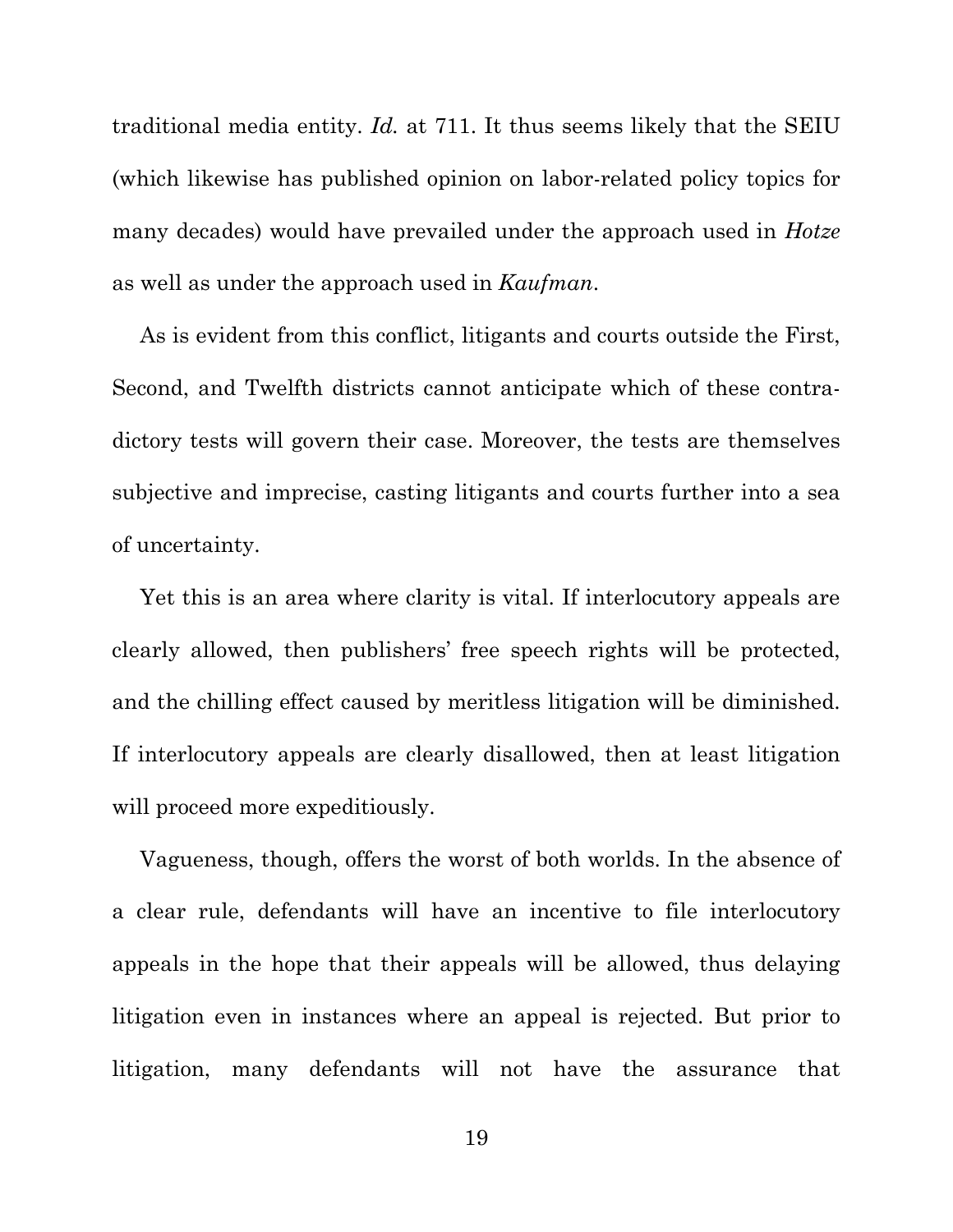§ 51.014(a)(6) is aimed at providing, because they cannot be confident in their ability to receive the prompt resolution of libel suits that the Legislature intended.

### **IV. The "Primary Business" Test Disadvantages Non-Corporate Media Speakers in a Way That Frustrates the Purpose of § 51.014(a)(6).**

The purpose of  $\S$  51.014(a)(6) is "to save the time and expense of a trial on the merits when the media may be entitled to a constitutional or statutory privilege." *Grant v. Wood*, 916 S.W.2d 42, 46 (Tex. App.— Houston [1st Dist.] 1995, no writ); *see also Kaufman*, 291 S.W.3d at 142. The "primary business" test set forth by the decision below frustrates this purpose because it discriminates in favor of large corporate media enterprises.

Companies that have publishing as their "primary business" are often well-funded and carry libel insurance that can help pay litigation expenses. Moreover, precisely because publishing is their primary business, such companies are more likely to aggressively defend lawsuits that are triggered by their daily occupation.

But individuals who publish as a sideline to their day jobs, or small nonprofits that publish as an adjunct to their main ideological missions,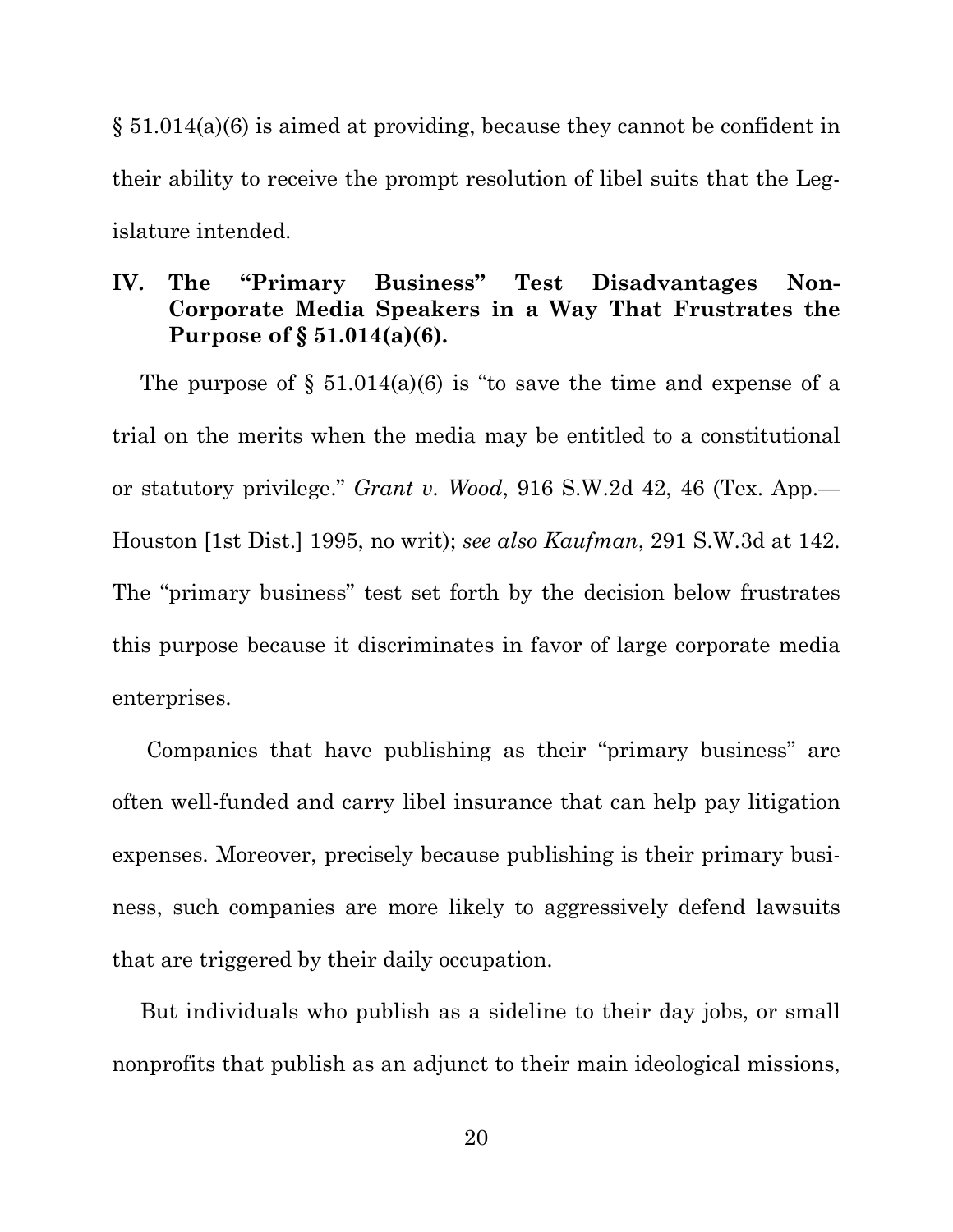are more likely to have shallower pockets and lack libel insurance. Moreover, because publishing is a secondary occupation for them, they may be less inclined to spend their life savings (or their donors' contributions) defending libel cases at trial. Knowing this, these smaller speakers may be less willing to publish hard-hitting stories that risk drawing the ire of well-funded plaintiffs, even if the speakers are confident that they would be vindicated after a long and expensive trial. These speakers thus need  $\S 51.014(a)(6)$  protection most—yet the decision below would deny them that protection.

These dangers are particularly palpable in an age where the corporate media is rapidly consolidating, and as a result there are ever fewer distinct voices in the "traditional media." One advantage of the Internet is that it is not limited to corporations and professional journalists that have publishing as their "primary business"; it opens up publishing to a vast range of other sources.

Recent years offer many examples of the value of these new sources. Consider the Summer 2009 Iranian protests: while CNN and other cable news outlets were slow to pick up the story, "Twitter and YouTube carried a stream of reports, pictures and film from Iran's streets."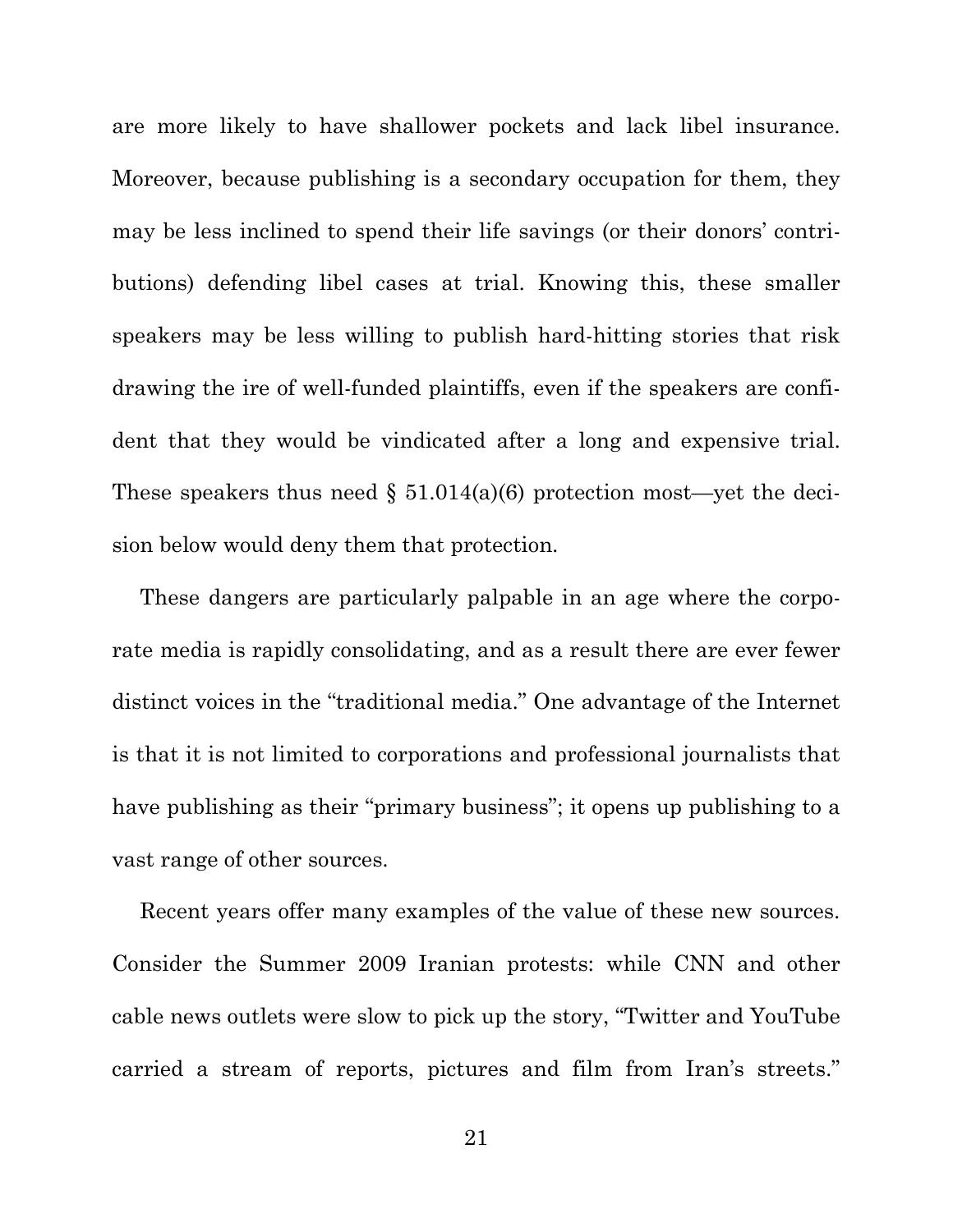*Twitter 1, CNN 0*, Economist (Jun. 18, 2009), http://www.economist. com/node/13856224.

Similarly, during the 2008 presidential campaign, it was a blogger who broke the story that Barack Obama had told a private fundraising party in San Francisco that small-town voters bitter over their economic circumstances "cling to guns or religion or antipathy to people who aren't like them"—a quote that generated enormous controversy. Katharine Q. Seelye, *Blogger Is Surprised by Uproar Over Obama Story, but Not Bitter*, N.Y. Times (Apr. 14, 2008), http://www.nytimes. com/2008/04/14/us/politics/14web-seelye.html.

Likewise, when Senator Trent Lott stated his approval of Strom Thurmond's 1948 presidential candidacy—in which Thurmond ran on the Dixiecrat pro-segregation ticket—at Thurmond's 100th birthday party in 2002, the mainstream media was largely silent. *See* Oliver Burkeman, *Bloggers Catch What Washington Post Missed*, Guardian (Dec. 20, 2002, 7:37 PM), http://www.theguardian.com/technology/2002/ dec/21/internetnews.usnews. But many blogs insisted he should be forced to resign as Majority Leader, and were ultimately successful. *See id.*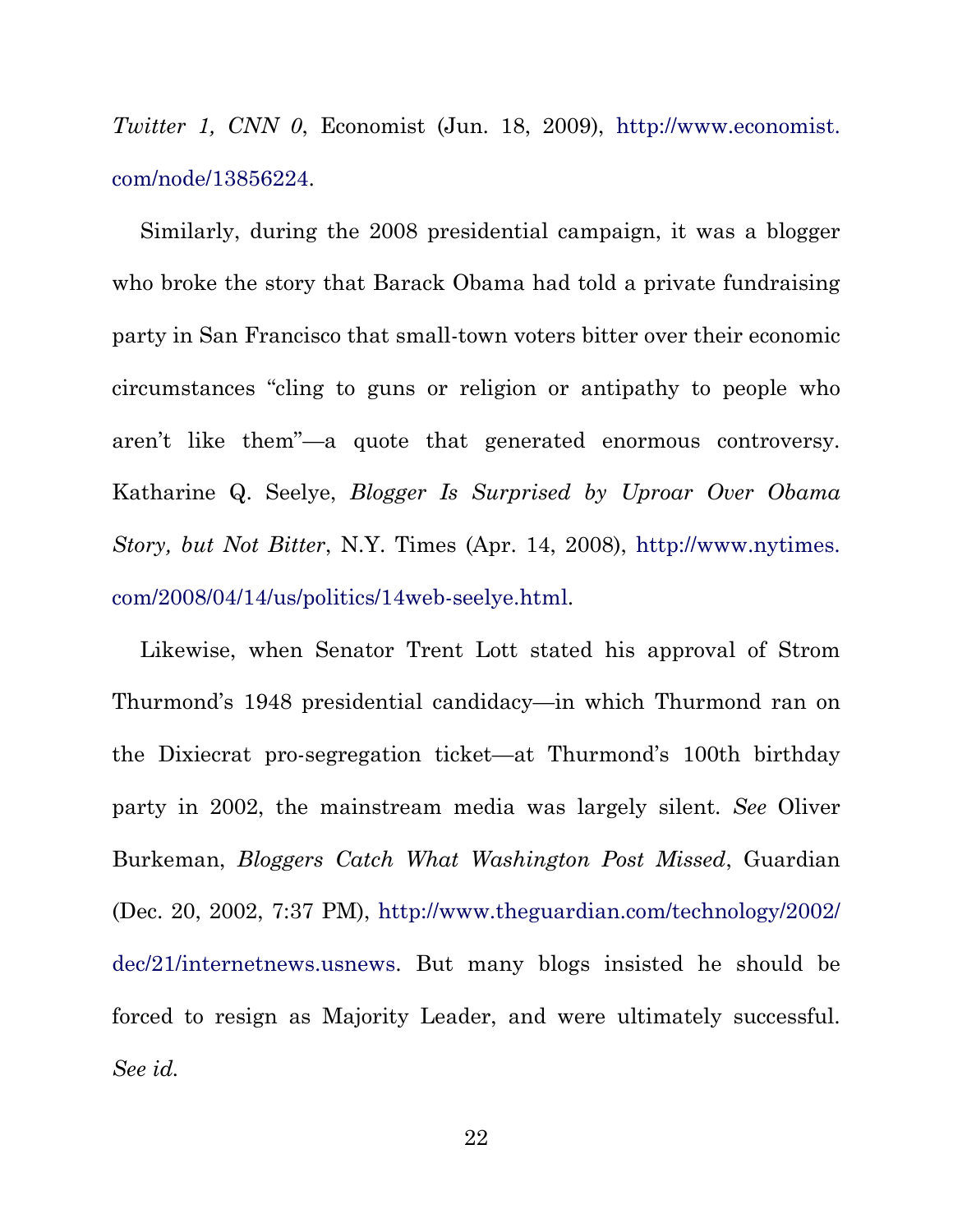The decision below strips such innovative publications of their § 51.014(a)(6) protection, allowing only the established, professional media the benefit of an interlocutory appeal. Such disparate treatment is contrary to  $\S$  51.014(a)(6)'s purpose, which is to provide relief from unmeritorious libel suits to speakers who convey news, news analysis, and opinion—with no requirement that those speakers publish as their "primary business."

#### **CONCLUSION**

For the foregoing reasons, *amici* request that this Court grant the petition for review.

Respectfully submitted,

Eugene Volokh UCLA School of Law First Amendment Amicus Brief Clinic 405 Hilgard Ave. Los Angeles, CA 90095 volokh@law.ucla.edu (310) 206-3926

/s/ J. Campbell Barker J. Campbell Barker State Bar No. 24049125 Yetter Coleman LLP 221 West 6th Street, Suite 750 Austin, TX 78701 cbarker@yettercoleman.com (512) 533-0150 *Counsel for Amici Curiae*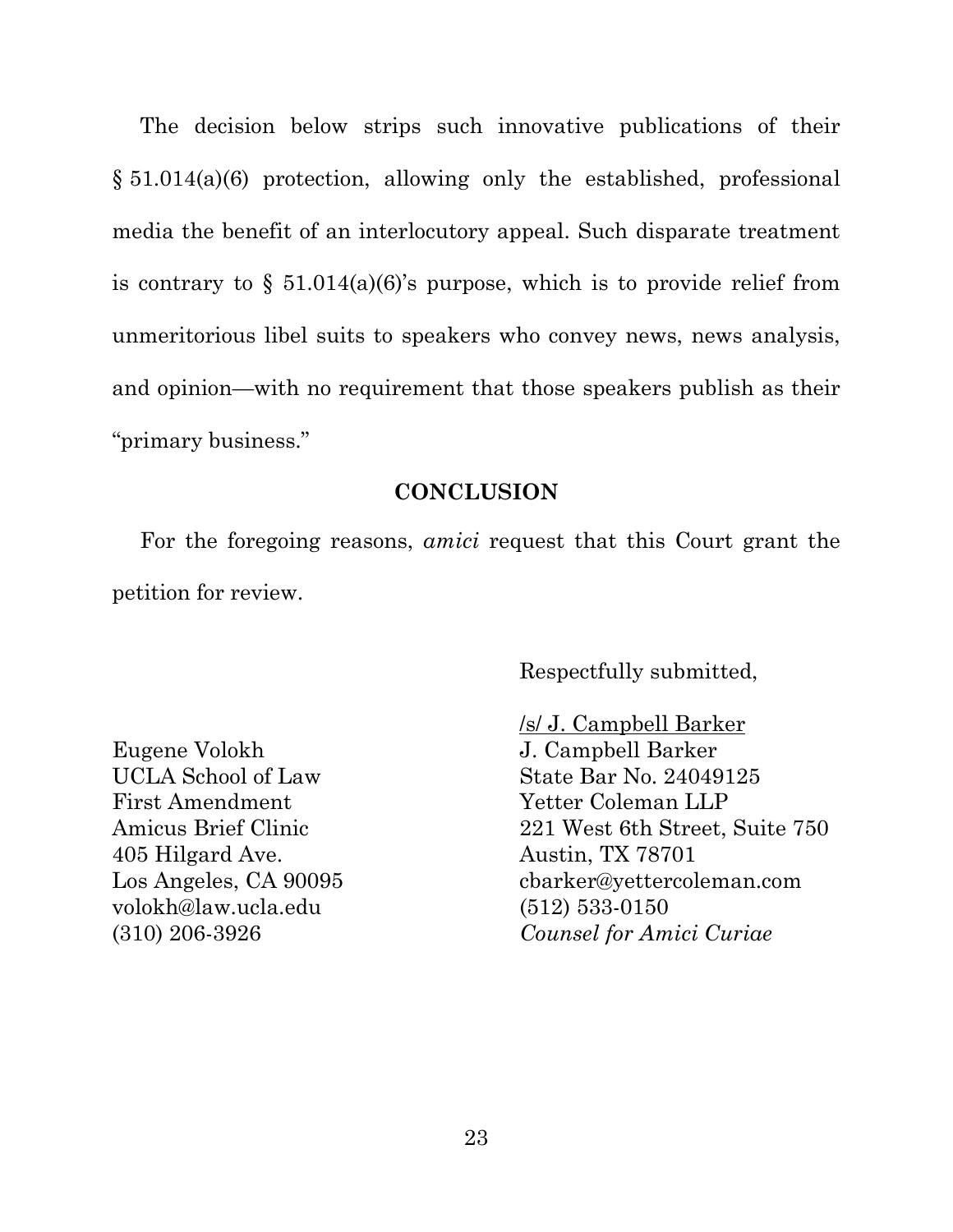### **CERTIFICATE OF COMPLIANCE**

I certify that this brief complies with the type-volume limitation of Texas Rule of Appellate Procedure 9.4(i)(2) because it contains 4,181 words, excluding the parts of the brief exempted by Texas Rule of Appellate Procedure 9.4(i)(1).

> /s/ J. Campbell Barker J. Campbell Barker